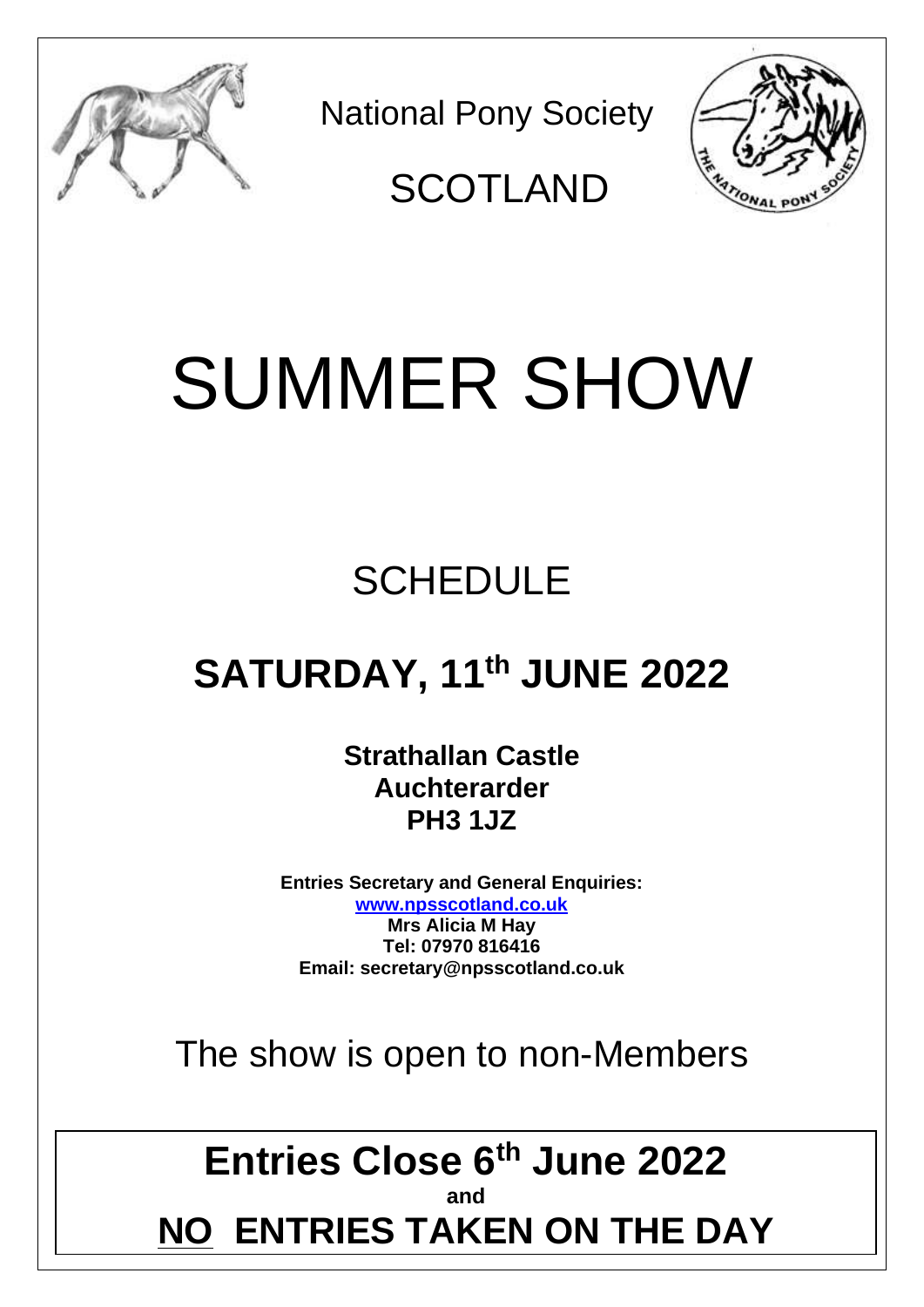#### **THIS SHOW IS A 2022 QUALIFIER FOR**

- The NPS Scotland/Baileys Horse Feeds Ridden M&M Championship
- The NPS Scotland/Kilmannan Stud Novice Ridden M&M Championship
- The NPS Scotland/Kingfisher Building Products M&M Open Working Hunter Pony Championship
- The NPS Scotland/Townhead Pet 'N' Pony In Hand Mountain & Moorland Championship
- The NPS Scotland/NFU Mutual In-hand Riding Pony/Hunter Pony of the Year
- The NPS Scotland/Maggie May Junior Ridden M & M Championship
- The NPS Scotland/Kilgraston School M & M Lead Rein and First Ridden Championship
- The NPS/Ringside Stud M & M Open Ridden Championship
- The NPS/Peasedown Stud & Jess Talbot M & M Intermediate Ridden Championship
- The NPS Picton M&M Novice Ridden Championship
- The NPS/Showing Classics M&M First Ridden National Championship
- The NPS/Showing Classics M&M Leading Rein National Championship
- The NPS/Robinson M&M Junior Ridden National Championship
- The NPS/Corscaron Horse Essentials Home Produced Ridden National Championship
- The NPS/Stevenson Brothers Rocking Horses M & M First Ridden WHP National Championship
- The NPS/NAF M&M Novice Working Hunter Pony National Championship
- The NPS/Area 5 M & M Intermediate Working Hunter Pony National Championship
- The NPS/Topspec M&M Working Hunter Pony National Championship
- The NPS/Sharptor Stud M&M Home Produced In Hand National Championship
- The NPS/Pottofields Stud M & M In Hand Summer National Championship
- The NPS/Kalusta Stud Show Pony In Hand Supreme National Championship
- The NPS/Team Charlesworth Show Hunter Pony In Hand National Championship
- The NPS/Mole Valley Farmers Part Bred In Hand National Championship
- The NPS/Cuddington Stud M&M In Hand Silver Medal Rosette Championship
- The NPS/Nicholls Family M&M Ridden Silver Medal Rosette Championship
- The NPS/Area 20 Show Pony In Hand Silver Medal Rosette Championship
- The NPS/Dowhills Stud Show Hunter Pony In Hand Silver Medal Rosette Championship
- The NPS/ Talent Forte Recruitment British Isles Area Supreme Ridden Championship
- The NPS/NPS Area 15 British Isles Area In Hand Championship
- The Equifest Finals at the East of England Showground on the  $17<sup>th</sup> 22<sup>nd</sup>$  August 2022
- The National Welsh Championship Show. 7<sup>th</sup> August 2022. Three Counties Showground, Malvern.
- The Horse of the Year Show National Pony Society Baileys Horse Feeds Mountain & Moorland Ridden Pony of the Year on 5<sup>th</sup> – 9<sup>th</sup> October 2022

#### **DATA PROTECTION INFORMATION**

On placing an entry, the exhibitor agrees:

- To allow the data provided on the entry form being processed and stored electronically for the purposes of managing your competition entry and to its being shared with third party organizations for verification of qualifying status and results etc. e.g. for affiliated or related championships and finals.
- For the owners/exhibitors name and horse details to be displayed in the official catalogue, and to be released to appropriate third parties.
- To receive specific updates regarding this and future showing classes run by NPS Scotland. You can unsubscribe at any time by emailing [secretary@npsscotland.co.uk](mailto:secretary@npsscotland.co.uk)
- To be aware that there will be an official photographer at this show and all the affiliated societies, NPS Scotland reserve the right to use photographs taken at this Show in any publications/websites/social media sites.
- That they have read and agree to the NPS Scotland Rules and the NPS Rules as laid down in the relevant 2022 Rule Book and Notes for Competitors

We take the security of your personal details very seriously and commit to not using them for any other purpose without your further consent.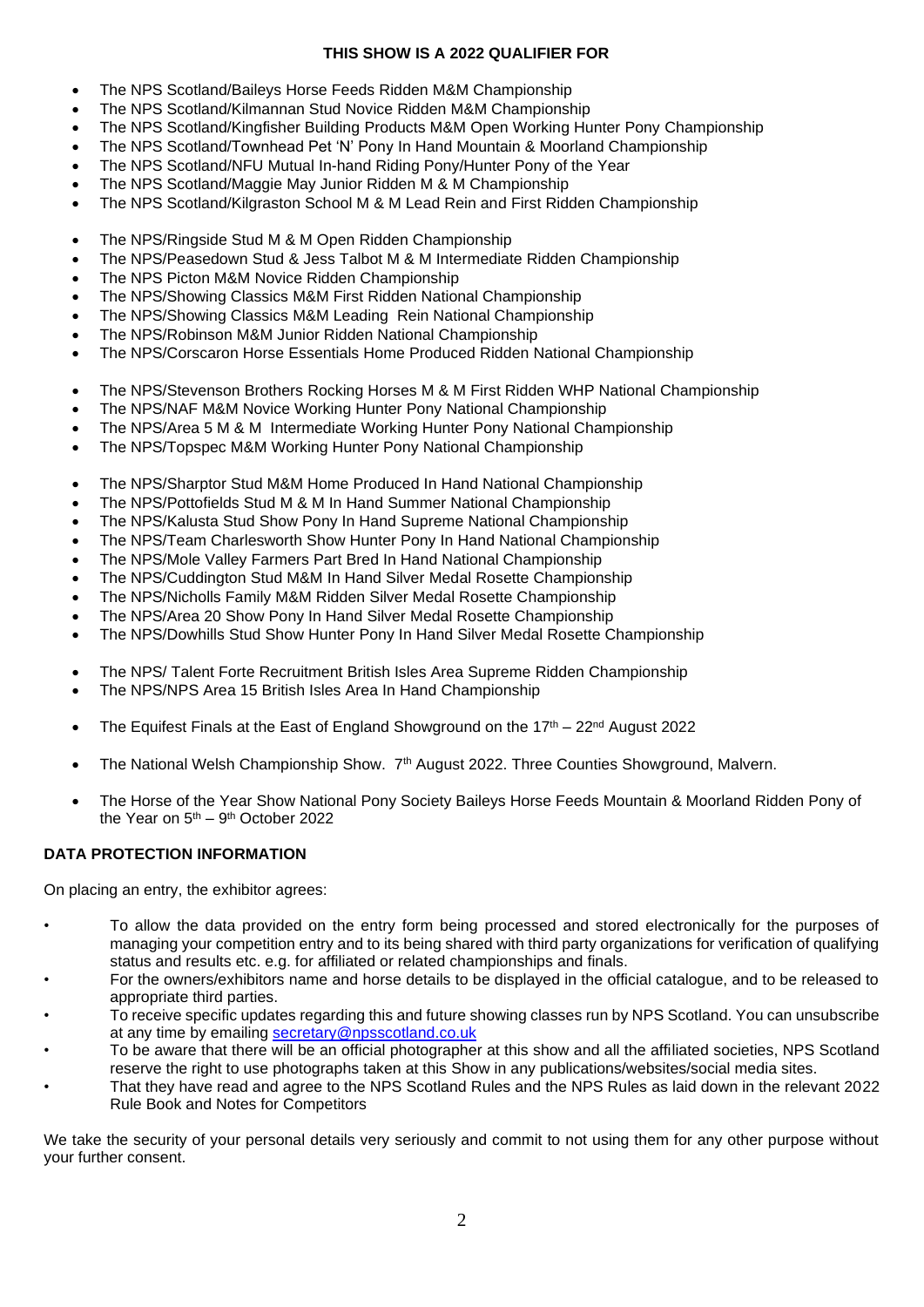#### **JUDGES 2022**

| <b>Classes</b>                                | <b>Judge</b>                     |
|-----------------------------------------------|----------------------------------|
| NPS M&M Lead Rein & First Ridden              | Mrs C Frith                      |
| Tiny Tots (Unaffiliated)                      | Miss L Cushnie                   |
| NPS M & M Junior Ridden                       | Mrs C Frith                      |
| NPS M & M Novice Ridden                       | Mrs C Frith                      |
| NPS M & M Intermediate Ridden                 | Mrs J Somerset                   |
| NPS M & M Open Ridden                         | Miss F Leadbetter                |
| Home Produced Ridden (Unaffiliated)           | Miss L Cushnie                   |
| HOYS/NPS M & M Ridden Pony of the Year        | Mrs J Webb (Conformation)        |
| Qualifier                                     | Mrs G Cowell (Ride)              |
| Registered Connemara Pony In Hand             | Mrs J Somerset                   |
| Registered Dales/Fell New Forest Pony In Hand | Mrs J Somerset                   |
| Registered Highland Pony In Hand              | Miss L Cushnie                   |
| Registered Welsh Section A - D In Hand        | Miss F Leadbetter                |
| Registered Shetland Pony In Hand              | Mrs J Barry                      |
| Registered Dartmoor/Exmoor In Hand            | Mrs J Barry                      |
| M & M Home Produced In Hand                   | Mrs J Somerset                   |
| M & M In Hand - Mixed Large Breeds            | Mrs J Barry                      |
| M & M In Hand - Mixed Small Breeds            | Mrs J Somerset                   |
| Show Ponies In Hand                           | Mrs J Webb                       |
| Hunter Ponies In Hand                         | Mrs J Webb                       |
| Reg Part Breds In Hand                        | Mrs J Webb                       |
| <b>Young Handlers</b>                         | Miss L Cushnie                   |
| M & M First Ridden WHP                        | Mrs G Cowell                     |
| Novice M & M WHP                              | Mrs K Scott(C) & Mrs J Jack(J)   |
| Intermediate M & M WHP                        | Mrs J JackC) & Mrs K Scott(J)    |
| Open M & M WHP                                | Mrs G Cowell (C) & Mrs J Webb(J) |
|                                               |                                  |

#### **EQUINE FLU**

Equine Influenza vaccinations are a compulsory minimum requirement for all horses/ponies competing in NPS affiliated classes. The requirement for the first 3 vaccinations is as follows: the first 2 vaccinations 21 – 92 days apart, a third booster between 150-215 days, and an annual booster vaccination within 365 days thereafter. No horse should enter competitions within 7 days of an EI vaccination. Foals should commence vaccinations at 6 months old. This Rule may be subject to change following guidance from the FEI/BEF and any changes will be notified via the NPS website. The current FEI ruling is for a six monthly booster as opposed to annual; therefore it is recommended that you check with shows that fall under FEI regulation before entering e.g. Windsor, Hickstead, HOYS etc. It is also strongly advised that all animals are vaccinated against tetanus in accordance with manufacturer's instructions.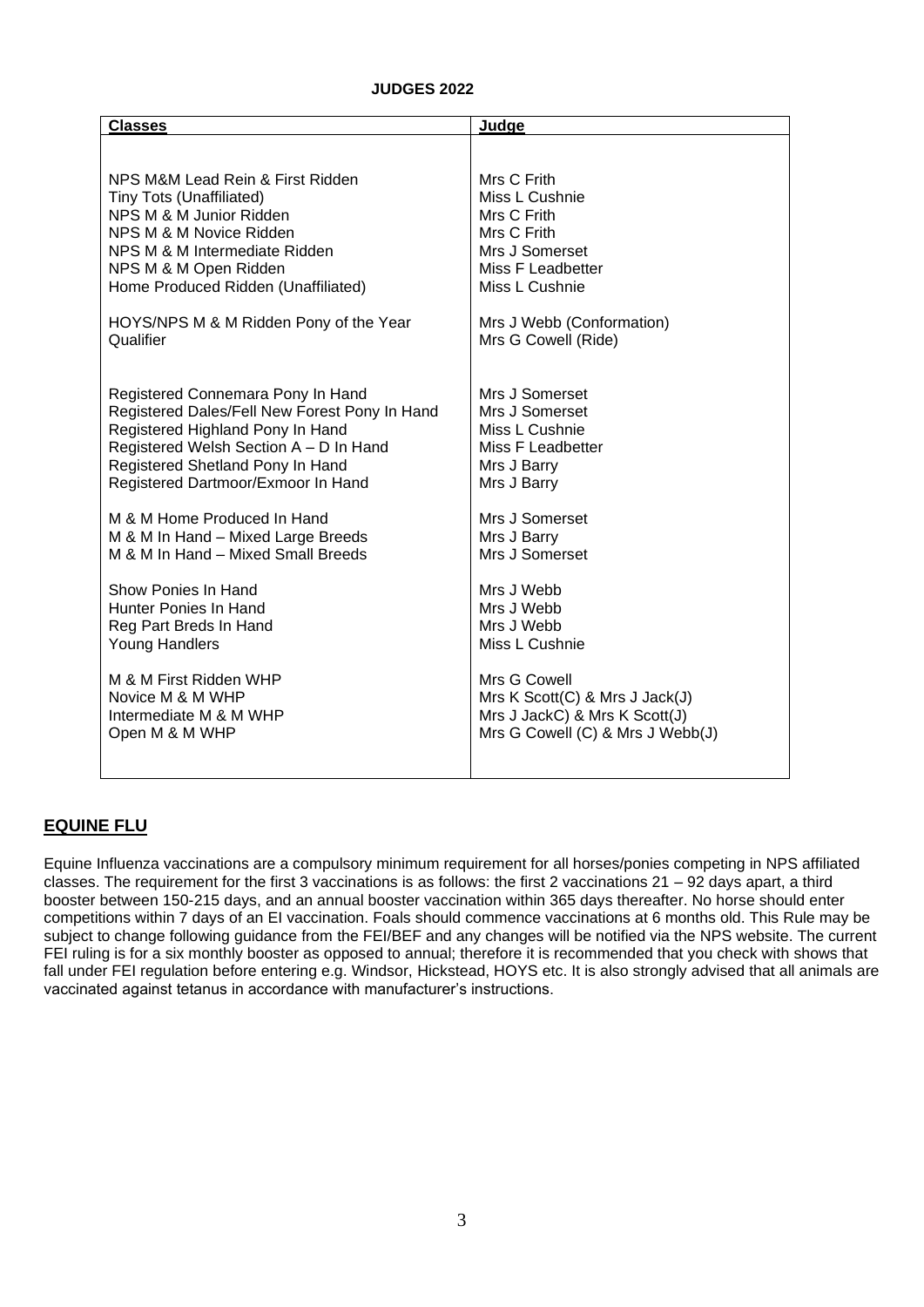#### **The National Pony Society Scotland Officials**

| President:<br>Chairman:<br>Vice Chairman: | Miss P Rennie<br>Mrs F Roebuck<br>Mr G Grainger                                                            |
|-------------------------------------------|------------------------------------------------------------------------------------------------------------|
| Committee:                                | Mr J Jack, Mrs J McCallum, Mrs J McNaught, Mrs K Miller, Mrs C Munro,                                      |
|                                           | Mrs EJ Murray, Mrs E Russell, Mrs K Stewart, Mr R Telford                                                  |
| <b>Entries Secretary:</b>                 | Mrs Alicia Hay                                                                                             |
| Course Builder:                           | Mr G Barclay                                                                                               |
| Commentator:                              | Mrs J Geyer                                                                                                |
| <b>Objection Committee:</b>               | A minimum of three members of the NPS Scotland Committee will form the Objection Committee<br>if required. |

#### **ENTRIES**

The Committee reserves the right to refuse any entry. Entries can only be made via our Entrymaster online entry system from [www.npsscotland.co.uk](http://www.npsscotland.co.uk/) No substitution or nomination entries will be accepted. **NO refund of entry money can be claimed under any circumstances.** 

# **Entries close on 6th June 2022. NO ENTRIES ACCEPTED ON THE DAY**

| <b>ENTRIES CLOSE</b>    | <b>NPS Scotland Members</b> | <b>All other Exhibitors</b> |  |
|-------------------------|-----------------------------|-----------------------------|--|
| 6TH JUNE 2022           |                             |                             |  |
|                         |                             |                             |  |
| In Hand Classes         | £10.00                      | £12.00                      |  |
| Ridden & WH Classes     |                             |                             |  |
|                         | £14.00                      | £18.00                      |  |
| <b>HOYS Qualifier</b>   |                             |                             |  |
| <b>Classes 101, 102</b> | £36.00                      | £55.00                      |  |

#### **Classes 34 & 35 Young Handlers - No Entry Fee, No Prize Money.**

The Horse of the Year Show entry fee includes the £16.00 HOYS contribution.

A timetable of class sections with 'not before times' will be available after the entries close.

#### **Affiliations**

This show is affiliated to the National Pony Society, Horse of the Year Show and Equifest This show is affiliated to the following breed societies: Connemara, Shetland, New Forest, Dales, Fell, Dartmoor, Exmoor, Highland, and The National Welsh Championship Show

#### **General Information, Conditions, Rules and Regulations**

- 1. Exhibitors/competitors must make themselves conversant with the Rules within the National Pony Society Rulebook 2022. The NPS qualifying competitions will be judged in accordance with the rules laid down by the respective Societies with which all exhibitors are deemed to be conversant.
- 2. Any questions arising out of the Show shall be referred to the Conditions for settlement. Anything NOT covered in the Conditions shall be decided by the Objection Committee and Secretary of any Breed Society or Show Society concerned in cases calling for their opinion.
- 3. Cancellation of classes. The Committee reserves the right to divide or cancel, or to amalgamate classes where necessary.
- 4. Forfeiture of entry fees and charges. Failure to exhibit any animal entered will entail forfeiture of entry fees and all other charges. Should any class/competition be cancelled because of bad weather or any reason, 50% of entry fees will be returned where a claim is made within four weeks of the date of the show. No other charges can be refunded.
- 5. Objections. Objections or protests must be made in writing, giving full name and address, within 30 minutes of the conclusion of the first class concerned and lodged within the Show Secretary's office with the sum of £100. This sum will be returned if the objection is sustained. If the objection is concerned with height, the amount lodged will be the current JMB fee (£600). Prize money received before adjudication or an objection is to be returned to the Show Secretary prior to leaving the showground. If the objection is not sustained, prize money will be forwarded.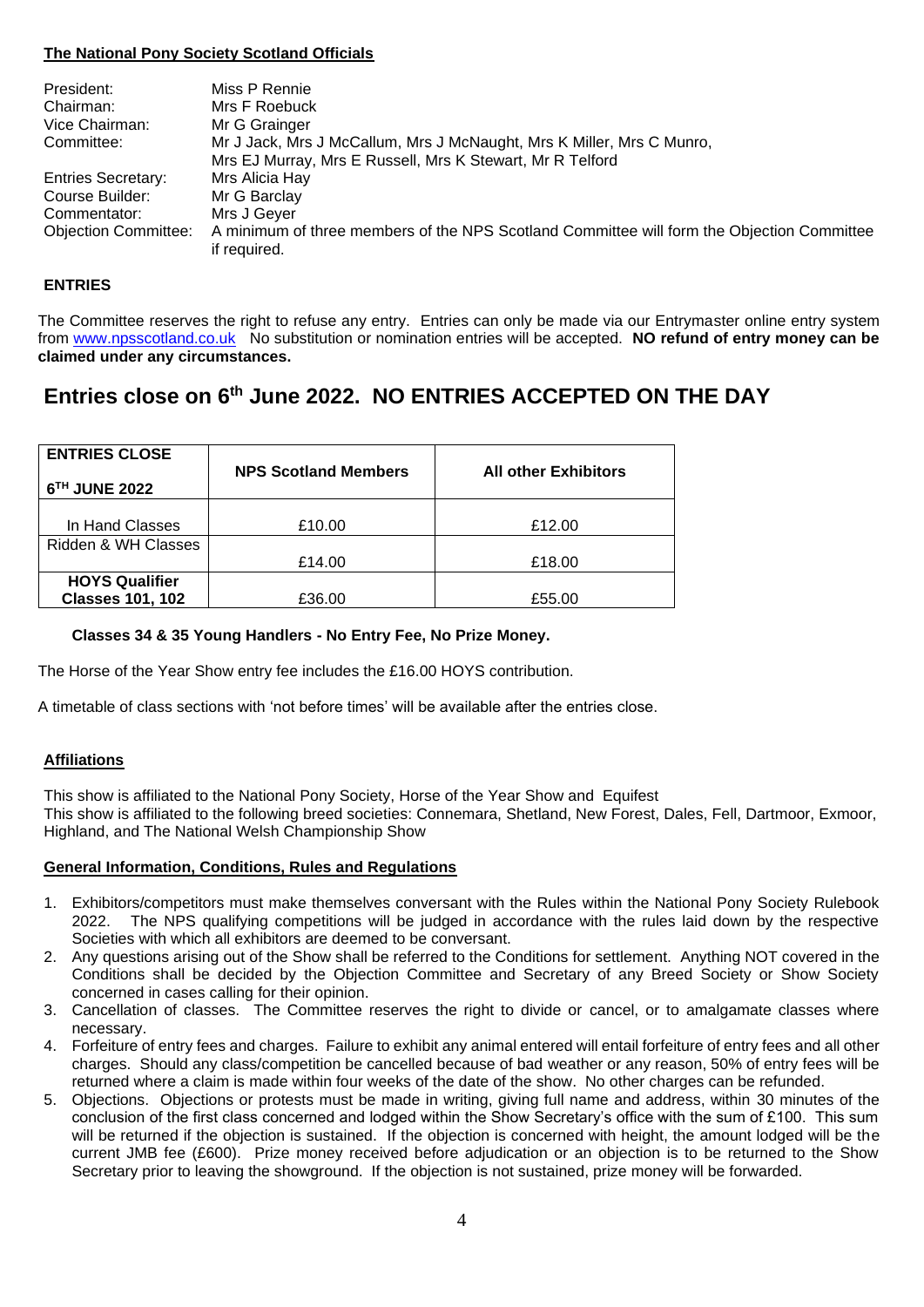- 6. Judges. The decisions of all Judges are final. The Committee reserves the right to change judges from one event to another or to substitute judges without warning.
- 7. The Committee reserves the right to reallocate rings as necessary.
- 8. All Stallions and Colts, **TWO** years old or over, must be in possession of a current Ministry of Agriculture, NPS or appropriate Breed Society License. For Dales, Fells, Exmoor and Welsh, this rule is extended to **THREE** years old or over, and for Shetland and Highland Ponies this rule is extended to **FOUR** years old or over. M&M Stallion and Colts, two years old or over, **MUST** be adequately bitted. For Riding Pony and Hunter Pony Breeding Classes, Stallions and Colts, 2 years old or over, must be suitably bitted in a snaffle type bridle. Handlers of stallions and colts in In-Hand classes must have attained their 14th birthday before 1st January of the current year. **Ridden stallions MUST display a stallion bridle marker available from the NPS office or any other society. In Hand stallions (2 years old and over) are advised to display a stallion bridle marker.**
- 9. Disease. Should any animal be found to be suffering from any contagious or infectious disease, it shall be removed from the Showground immediately at the request of the Committee or Veterinary Surgeon. Animals taking part in competition must be vaccinated against Equine Influenza.
- 10. Veterinary Surgeons will provide cover, but exhibitors are responsible for the payment of the fee charged and this must be paid at the time of treatment.
- 11. Control. Any animal not sufficiently under control shall be removed from the Showground immediately at the request of a Judge, Steward, Veterinary Surgeon or anyone else in authority.
- 12. Dogs must be kept on a lead at all times.
- 13. Litter. All litter must be placed in the bins provided or taken home. No dung to be left under the ramps of lorries.
- 14. Misconduct. Anyone reported to be conducting themselves in a disorderly manner will be asked to leave the Showground.
- 15. Disclaimer for Liability for loss or damage. The Committee and all Show Officials disclaim liability in the following terms: "In this clause the term Exhibitor shall include persons taking part in any competition or display arranged by the Show Committee and the owner of any animal, plant, machinery or other thing involved in any such competition or display or otherwise exhibited on the Showground. Save for death or personal injury caused to any Exhibitor or to his/her servant or agent or to any animal, article, plant, machinery or thing of whatever nature brought to the Showground by the said Exhibitor from whatever cause death, injury, disease, damage or loss arises. (Save for the aforesaid), the Exhibitor shall indemnify the Committee against all claims, damages and expenses whatsoever in any way arising out of the presence of the Exhibitor, his servants, agents, exhibits, vehicles or equipment on the Showground and shall assume full responsibility thereof".

Acceptance of the foregoing conditions shall be a condition of entry.

- 16. Exhibitors are advised to insure against fire and other appropriate risks not only as regards their own property, but also against any third-party claim.
- 17. Car/Horsebox Parking Conditions. Persons are admitted to the Show Car Parks at their own risk and vehicles and their accessories and contents are admitted to and left in the car parks at the owner's risk and while every endeavor is taken to ensure the safety thereof, the Committee will not (save for death or personal injury caused by the negligence of the Committee, its servants or agents) be responsible for personal injury (whether fatal or otherwise), loss or damage to property and any other loss, damage, costs and expenses however caused. Drivers of all vehicles MUST comply with the directions of the Committee, its servants, agents and parking attendants.
- 18. The Committee of NPS Scotland accept no responsibility whatsoever for loss, injury or damage to any person, animal or property on the Showground or the approaches thereto.
- 19. Health and Safety. Correctly secured BS Skull Caps/Riding Hats that meet one of the following current safety Standards/specifications MUST be worn by all riders of all ages. All PAS015; VG1; (BS)EN1384 2017; ASTM F1163 04A onwards; SNELL E2001; SNELL E2016; AS/NZS 3838 2003 onwards.
- 20. Every reasonable precaution to ensure the health and safety of everybody has been taken. For these measures to be effective, everyone must assist in taking reasonable precautions to prevent accidents occurring and must obey the instructions of all the officials and stewards.
- 21. Timetable. In the event of a clash in the timetable, the Committee is not responsible where an exhibitor misses a class or classes. NO CLASS WILL BE DELAYED FOR ANY EXHIBITOR.
- 22. Prize money not collected on the day of the show or within 15 minutes of the last championship of the day will be forfeited.
- 23. Exhibitors agree to the data provided being processed and stored electronically for the purposes of managing your competition entry, and to its being shared with third party organisations for verification of qualification status etc. for affiliated or related championships and finals.
- 24. Please be advised that there will be an Official Photographer at this event. By entering the competition you accept that any photographs in which you might appear, may be used by NPS Scotland or third party publications, websites and social media for the purposes of reporting, promoting and publicising the event and the society.

#### **NPS RULES as laid out in the current Rule Book apply. www.nationalponysociety.com**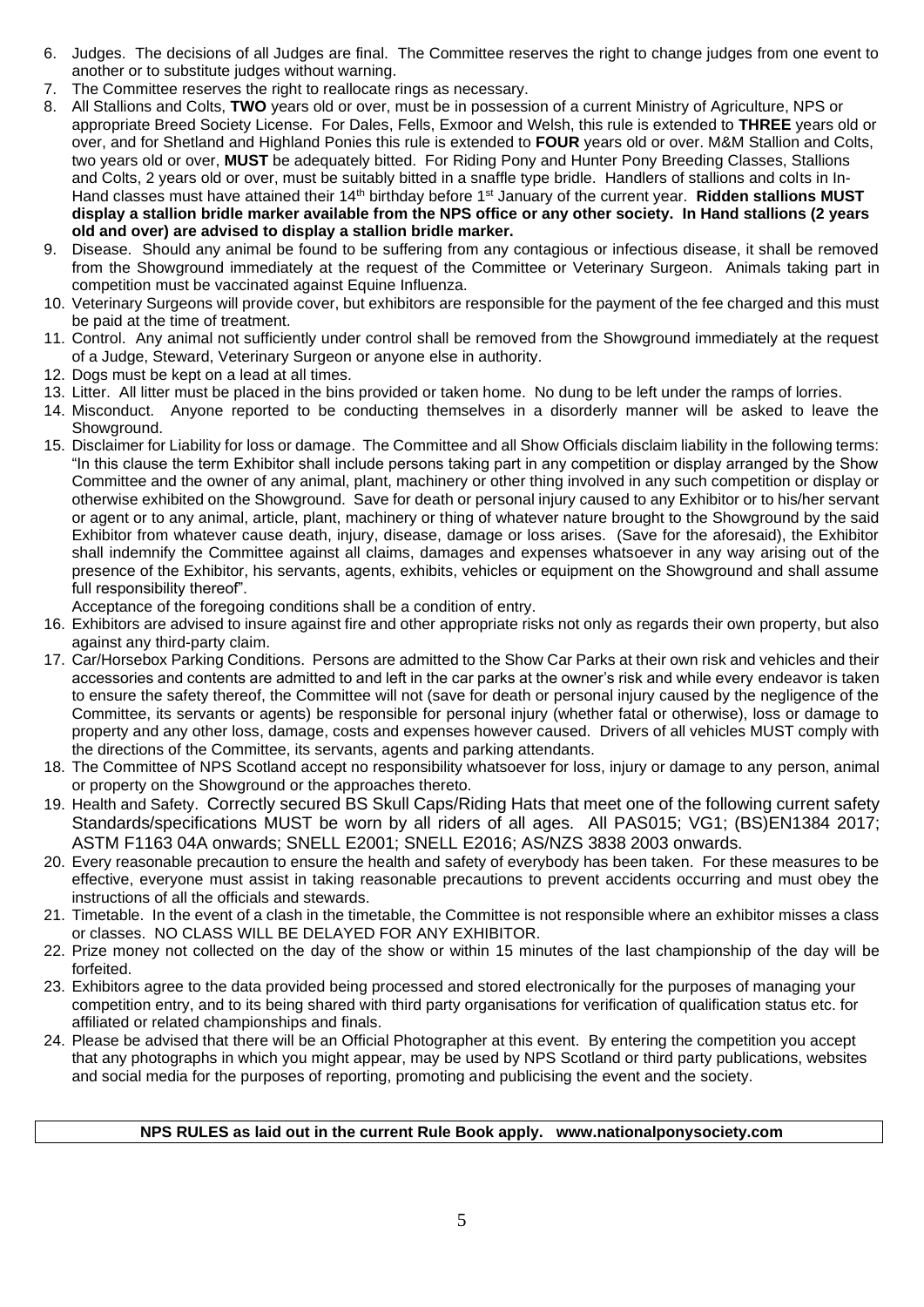#### **Website, Competitor Numbers and Last Minute Information**

- The NPS Scotland website will keep you up to date with any news or amendments. Class sizes after close of entries will go on the website when they are available. Please check on a regular basis – [www.npsscotland.co.uk](http://www.npsscotland.co.uk/)
- Exhibitor numbers Please bring your own. A set will also be available to collect on the day

• **Show Venue**

• Overnight and day stabling is available on site and locally. See [www.npsscotland.co.uk](http://www.npsscotland.co.uk/) Summer show for details

#### **Class Prize Money**

#### **HOYS Qualifier Classes (101 & 102) 1 st - £40; 2nd - £15; 3rd - £10**

**All other classes - 6 entries and more forward in the class on the day, and Sponsored Classes 1 ST - £10 2ND-£5 3RD - £3**

**1 – 5 entries forward in the class on the day – 1 st - £10 only (Unless the Class is sponsored)**

#### **Young Handlers – No prize money for these classes**

#### **SPONSORS**

#### **NPS Scotland Series Sponsors for 2022**

The following sponsors generously support all our qualifiers throughout Scotland for the NPS Scotland Finals which will be held at Blair Castle Horse Trials on Friday 26<sup>th</sup> August 2022.

**Baileys Horse Feeds M & M Open Ridden Championship**

**Kilmannan Stud M & M Novice Ridden Championship**

**Kilgraston School M & M Lead Rein & First Ridden Championship**

**Kingfisher Building Products M & M Working Hunter Pony Championship**

**NFU Mutual Open In Hand Riding & Hunter Pony Championship**

**Townhead Pet 'N' Pony M & M In Hand Championship**

**Maggie May M & M Junior Ridden Championship**

#### **Summer Show Sponsors**

We wish to thank the following sponsors for their valued support:

- Gillian McMurray, Trailtrow Highland Ponies, Lockerbie, Dumfries DG11 3AG
- James Aird & Sons, Plumbers, Heating Engineers & Joiners, Crail, Fife KY10 3RD
- Team Oakden, Dunbog Equestrian, Newburgh, Fife KY14 6JF
- John & Dianna Staveley, Eastlands Stud, Langholm, Dumfries-shire DG13 0QW
- Gartconnell Stud, Killearn, Glasgow G63 9LJ
- Sinclair Photography [www.sinclairphotography.co.uk](http://www.sinclairphotography.co.uk/)
- Mrs Margaret Runcie, c/o Charles Runcie, Haddington, East Lothian
- Craiglaw Stud, Leven, Fife KY8 5AS
- Jane McNaught, (NETHERBRAE), Darvel, Ayrshire
- Keybroyd Stud, Newcastleton, Roxburgh-shire TD9 0TR
- Russell Sutcliffe, (DARRENVALE), Darwen, Lancs
- Fiona Cork Saddles [info@fionacorkshowing.co.uk](mailto:info@fionacorkshowing.co.uk)
- Gordon & Alison Grainger
- KVC Equestrian Katie Common, Dingwall, Ross-shire
- Ochills Stud Emma-Jane Murray, Peebles, Borders
- Ayton Castle Stables Richard Telford, Ayton, Borders

Could we please ask for further Class sponsorship, £20 per class. This allows all prize winners to receive prize money if the class is sponsored. Please find the application on the web site. Your details will all be included in the Catalogue.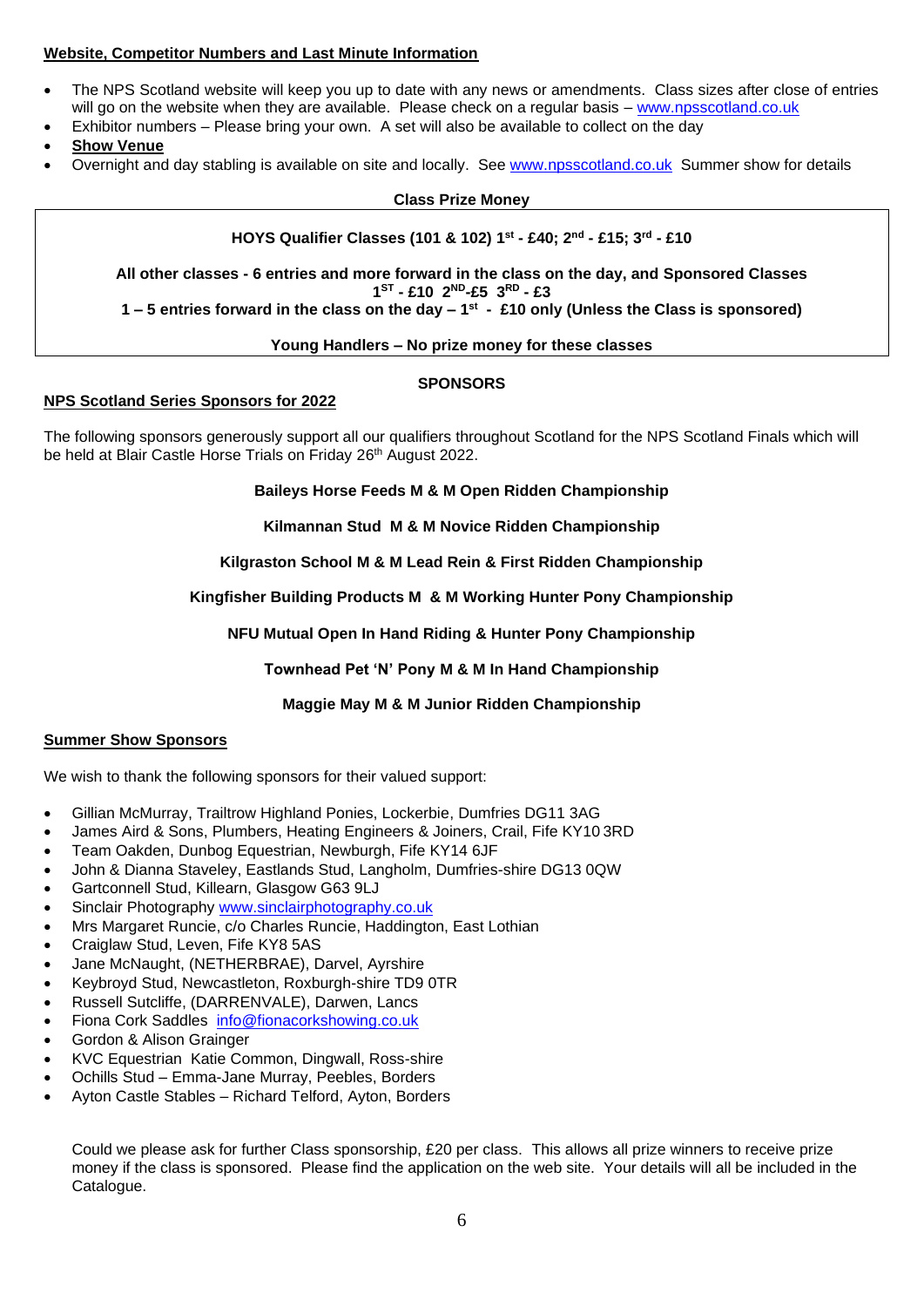#### **NPS SCOTLAND FINALS (Blair Castle) – RULES 2022**

**TO BE RUN UNDER NPS SCOTLAND FINALS (BLAIR CASTLE) RULES 2022 which are on the NPS Scotland website [www.npsscotland.co.uk](http://www.npsscotland.co.uk/) These rules clarify areas in particular to NPS Scotland. We also run to the Rules of the NPS and again these can be found on our website. There are new rules this year so please be vigilant and read them.**

#### **Exhibitors are deemed to be conversant with these rules.**

#### **EQUIFEST SHOW QUALIFIERS**

This show is affiliated to Equifest, taking place at the East of England Showground on 17<sup>th</sup> – 22<sup>nd</sup> August 2022. The two highest exhibits not already qualified in the classes  $1 - 17$ ; 28, 29; 43-49; 51-53; 67-70 will qualify.

**The National Welsh Championship Show.** 7th August 2022. 3 Counties Showground, Malvern. This show offer qualification for 2022 National In Hand and Ridden Championships. See Sections relevant to registered Welsh breeds (In Hand & Ridden) for qualification details. Qualifiers will be directly contacted after this show with details of qualification and entry details. For Show Details and Schedule see our **Facebook page**  or **nationalwelshshow.co.uk**

#### **NPS Qualifying Rounds**

NPS Qualifying Rounds: These classes are judged under the Rules of the NPS. Ponies must be registered in any of the British Riding Pony studbook sections or the Ridden Register; the GSB; the AHSB; the AASB, or registered in the main body of their respective M&M Stud Book. Part breds are not eligible unless over stamped into one of the British Riding Pony studbook sections or the Ridden Register.

Qualifying rounds for most NPS competitions are open to ponies owned by NPS members and non-members but only ponies owned by adult NPS **Qualifying or Life** members are eligible to qualify for the final of the competition at the NPS Summer Championship Show at Malvern from  $2^{nd}$  – 4<sup>th</sup> August 2022.

#### **The highest placed pony, if owned by an NPS member, in each class will qualify for the final. Qualification may pass down to third place if the first and second ponies are already qualified.**

NPS/Home Produced Ridden Championship - Riders of Home Produced ponies (see definition in the NPS Rules Book) can wear a white arm band in classes where this is indicated. These ponies, if owned by NPS members, are then eligible to qualify for the final at the NPS Summer Championship Show. The Owner's Membership cards **MUST** be produced in the ring when requested or the qualification will be forfeit.

#### **NPS Silver Medal Rosette Championships**

NPS Silver Medal Rosette Championships: These classes are judged under the Rules of the NPS. NPS Silver Medal Rosettes are only awarded when the owner of the champion pony is a **Qualifying or Life** member of the NPS. A valid membership card must be in the rider's/handler's possession on entering the ring and be produced immediately on request by either the judge or the steward. If the owner of the Champion pony is not a member, or the owner's membership card is not immediately produced, the rosette may be awarded to the Reserve Champion provided they have the required membership card. If the Champion pony has previously qualified it is still entitled to the Silver Medal Rosette, but the qualification card goes to the Reserve Champion pony, provided the owner of that pony is a member of the NPS. The Silver Medal Rosette and the qualification card can be awarded no lower than first Reserve (third). Foals are not eligible for Silver Medal Championships. Ponies qualifying in Scotland can go forward to either the Scotland M&M In Hand Silver Medal Rosette Championship final at Blair on 26<sup>th</sup> August 2022 or the Silver Medal Rosette Championship final at the NPS Summer Championships from  $2^{nd} - 4^{th}$  August 2022 at Malvern. The first qualification awarded will take precedence irrespective of the country when the qualification was won. A pony may only qualify for the Silver Medal Final once in a season. Qualifiers may only compete in one final.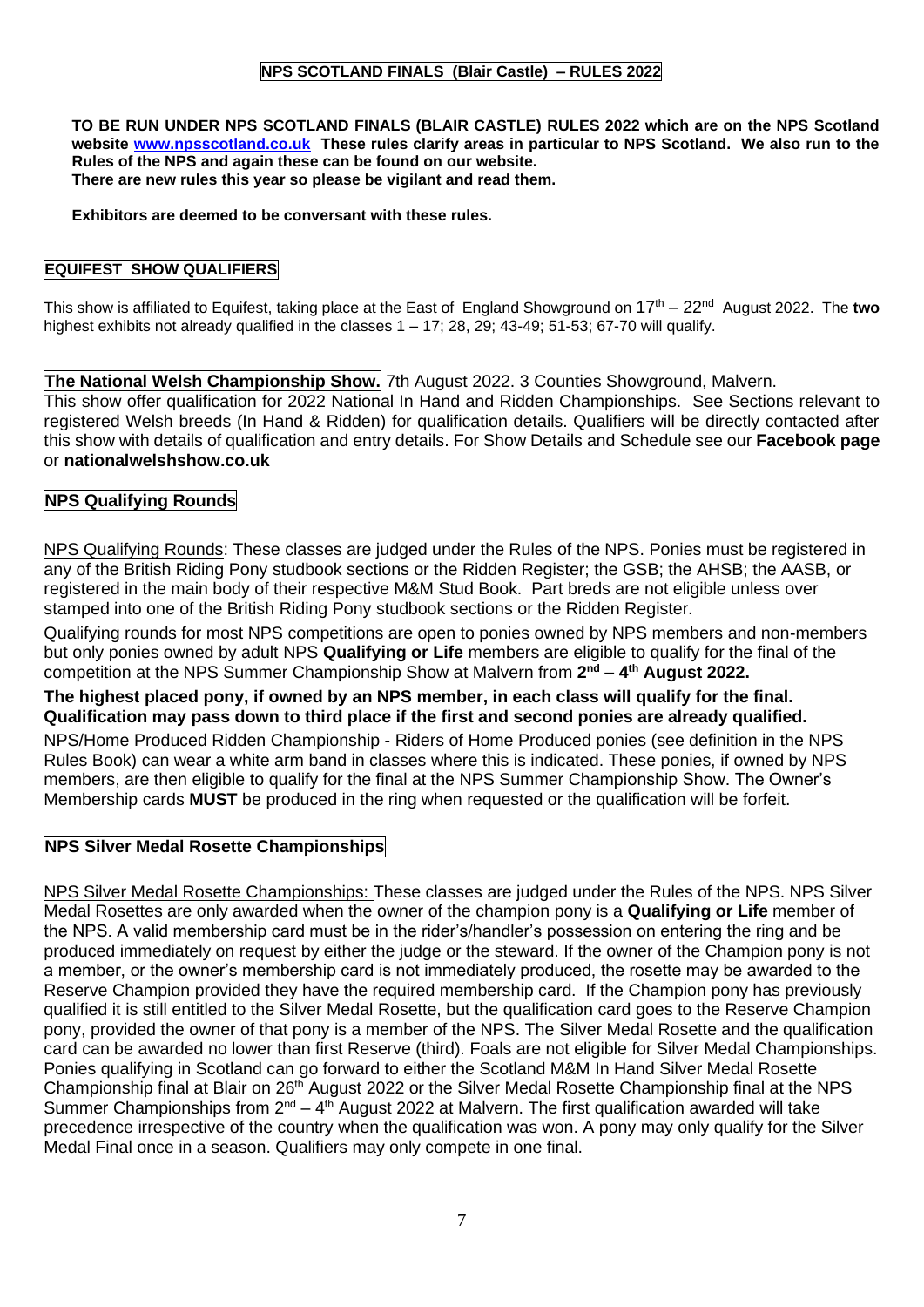#### **Show Trophies**

PLEASE NOTE: Holders of Trophies MUST return them to the SHOW SECRETARY, duly engraved and CLEANED by 31st May, 2022 or ADVISE that they will be returned on the DAY OF THE SHOW.

**Cups and trophies: Exhibitors successful in winning a cup or trophy will be required to sign for it before its removal and to guarantee its return to the Secretary one month prior to the next annual show or by arrangement with the Secretary. A deposit of £25 cash per trophy has been introduced due to the failure of competitors to return trophies. This will be returned upon receipt of the trophy the following year.**

#### NPS SCOTLAND MEMBERSHIP

Please note that anyone joining NPS Scotland from the 1<sup>st</sup> October will automatically get membership until December the following year (a 15 month Membership).

Joining fees are as follows: Membership fee for NPS Scotland - £30.00 plus a joining fee of £5.00

> Current Members of NPS (National) to also join NPS Scotland. Membership fee for NPS Scotland - £25.00 plus a joining fee of £5.00 *Join Online at [www.npsscotland.co.uk](http://www.npsscotland.co.uk/) via Entrymaster*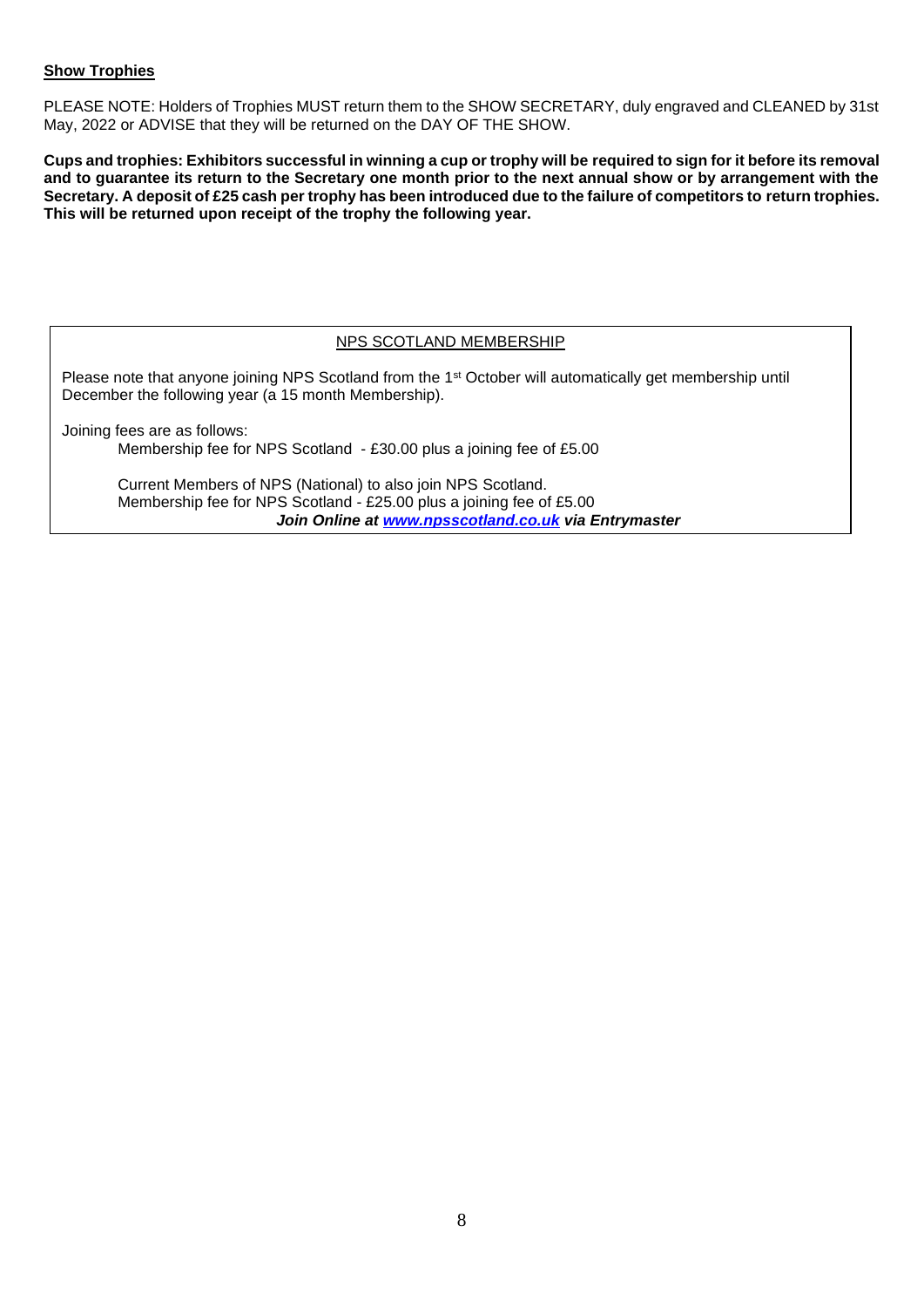# **REGISTERED MOUNTAIN AND MOORLAND**

# **BREED CLASSES IN HAND**

#### **The NPS/POTTOFIELD STUD M&M In Hand Summer Championship (MM-IH)**

These classes are open to pure bred registered M&M ponies in the main body of their studbook. Owner's membership cards must be shown in the ring to receive qualifications. Foals are not eligible.

#### **NPS Scotland/Townhead Pet n Pony In Hand Mountain & Moorland Championship.**

**The 1 st & 2nd in each class** in all the In Hand M & M classes at the Spring and Summer Shows will qualify for the Final which will take place at the Blair Castle International Horse Trials on Friday 26<sup>th</sup> August 2022. Qualification may go no lower than  $2^{nd}$  place.)

#### **EQUIFEST MOUNTAIN & MOORLAND IN HAND**

The **two** highest exhibits not already qualified in each class will qualify.

#### **Home Bred exhibitors must wear a white armband Classes may be split by age at the Judge's discretion**

#### **CHAMPIONSHIPS**

1<sup>st</sup> and 2<sup>nd</sup> from each Breed class will go their respective Breed Championship Each Breed Champion to go forward for the Devonshaw Trophy Championship and the NPS/Kilmannan Stud Mountain and Moorland In Hand Silver Medal Rosette Championship (see END of Breed Classes)

BEST OF EACH BREED BRED BY EXHIBITOR - to go forward for THE STRATHBLANE CHAMPIONSHIP

#### **REGISTERED CONNEMARA PONIES IN HAND**

*Section Sponsor* **Ochils Connemara Stud Mrs Emma-Jane Murray, Peebles**

**Judge: Mrs J Somerset, (TESREMOS), Kent**

- **CLASS 1 CONNEMARA Mare or Gelding 4 years old or over.**
- **CLASS 2 CONNEMARA Colt, Filly or Gelding, yearling, 2 & 3 years old.**

**CONNEMARA CHAMPIONSHIP for the Sydserff Trophy**

#### **REGISTERED DALES, FELL AND NEW FOREST PONIES IN HAND**

**Judge: Mrs J Somerset, (TESREMOS), Kent**

• *Section Sponsor* **Sinclair Photography [www.sinclairphotography.co.uk](http://www.sinclairphotography.co.uk/)**

**CLASS 3 DALES, FELL AND NEW FOREST, Mare or Gelding 4 yrs old or over**. **CLASS 4 DALES, FELL AND NEW FOREST, Colt, Filly or Gelding yearling, 2 & 3 years old.**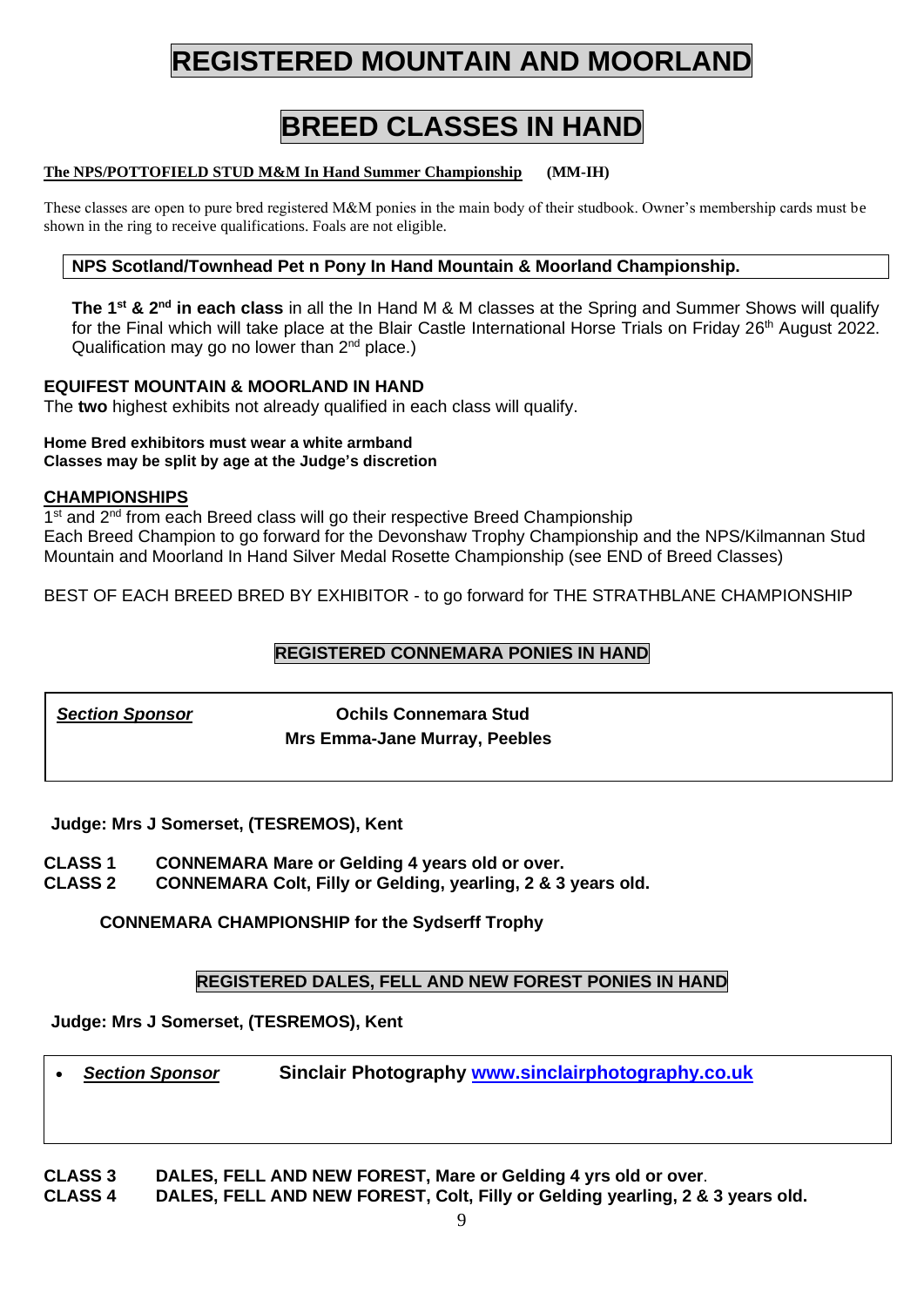#### **DALES CHAMPIONSHIP NEW FOREST CHAMPIONSHIP for the White Gates Trophy FELL CHAMPIONSHIP for the Gypsy Melody Trophy**

#### **REGISTERED HIGHLAND PONIES IN HAND**

#### **Judge: Miss L Cushnie, Perthshire**

*Section Sponsor* **Craiglaw Stud, Mrs J Jack, Leven, Fife KY8 5AS**

#### **CLASS 5 HIGHLAND, Mare or Gelding 4 yrs old or over. HIGHLAND, Colt, filly or Gelding yearling, 2 & 3 years old.**

The winner of Class 6 will qualify for the Highland Pony Society Youngstock Championship. If already qualified, the card will pass to the second placed pony but no further. Only pure bred registered Highland youngstock; foals, 1, 2 and 3yrs olds may enter. Two Championships will be held; one in Scotland (CSHPC Show at Strathallan Castle on 4 September 2022) and one in England (NPS Great British In Hand Show at Onley Grounds Equestrian Centre, Warwickshire on 24 September 2022). The qualifying exhibitor can select which Championship Show they wish to enter. Exhibitors are not required to be members of the Highland Pony Society for qualifying classes. However, all those competing in the Championships must be members of the Society. Entry to the Championships is free. At the Youngstock Championships, the Champions and Reserves will receive rosettes and prize money of £100 and £50 respectively and all those forward at the finals will receive £15 and a finalist rosette. A sash and perpetual trophy will be awarded to each of the Champions.

#### **HIGHLAND CHAMPIONSHIP for the President's Trophy**

#### **REGISTERED WELSH PONIES AND COBS IN HAND. SECTIONS A, B, C and D**

Each Welsh Breeds Section below is a qualifier for **The National Welsh Championship Show 2022 - National Welsh Breeds In-Hand Championships** sponsored by Greenlands Insurance Services Ltd. All Section Champions & Reserves (not already qualified) qualify to enter their respective National In-Hand Breed Championship. Each class is also a qualifier for **The National Welsh Championship Show 2022 - National**  Gelding In-Hand Championship sponsored by Sarum Investments Ltd. All 1<sup>st</sup> and/or 2<sup>nd</sup> placed WPCS registered geldings (not already qualified) qualify to enter. Qualifiers will be directly contacted after this show with details of qualification and entry details. For Show Details and Schedule see our **Facebook page** or **nationalwelshshow.co.uk**

#### **SECTION A**

*Section Sponsor*

**Judge: Miss F Leadbitter (THORNBERRY), Glamorgan, Wales**

- **CLASS 7 SECTION A Mare or Gelding 4 yrs old or over**
- **CLASS 8 SECTION A Colt, Filly or Gelding yearling, 2 or 3 years old.**

#### **SECTION A CHAMPIONSHIP for the Mynd Trophy**

#### **SECTION B**

*Section Sponsor*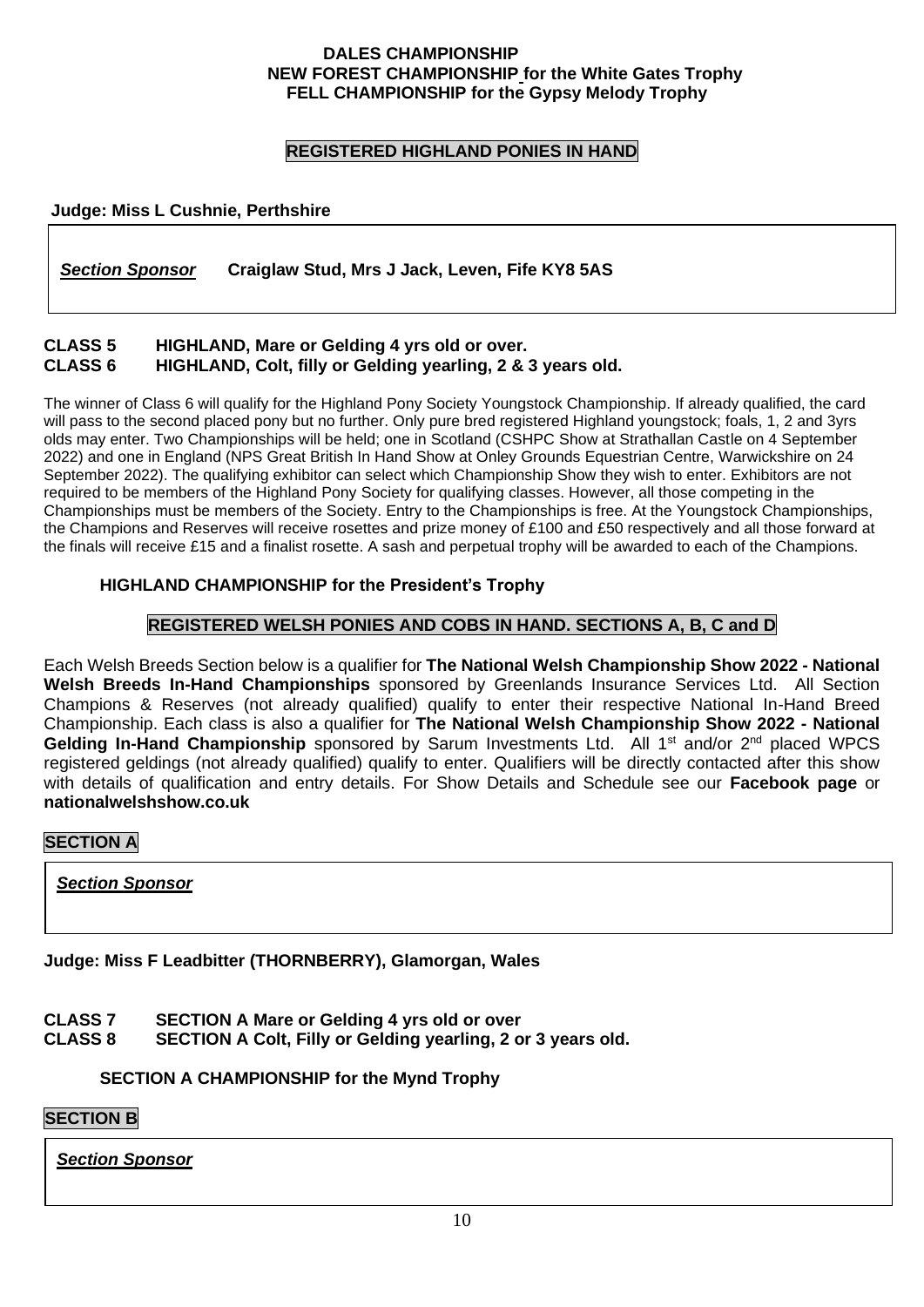**CLASS 9 SECTION B. Mare or Gelding 4 yrs old or over SECTION B. Colt, Filly or Gelding Yearling, 2 or 3 years old.** 

**SECTION B CHAMPIONSHIP for the Balone Trophy** 

#### **SECTIONS C & D**

*Section Sponsor*

# **CLASS 11 SECTION C or D. Mare or Gelding 4 yrs old or over.**

**SECTION C or D Colt. Filly or Gelding yearling, 2 & 3 years old.** 

#### **SECTION C/D CHAMPIONSHIP for the Persie Trophy**

#### **SHETLAND PONIES IN HAND**

*Section Sponsor*

**Judge: Mrs J Barry (KINKELL) Ross-shire**

**CLASS 13 SHETLAND Mare or Gelding 4 yrs old or over.**

**CLASS 14 SHETLAND, Colt, filly or Gelding yearling, 2 & 3 years old.**

**SHETLAND CHAMPIONSHIP for the Transy Trophy** 

#### **REGISTERED DARTMOOR & EXMOOR PONIES IN HAND**

| <b>Section Sponsor</b> | <b>Ayton Castle Stables</b>            |
|------------------------|----------------------------------------|
|                        | <b>Richard Telford, Ayton, Borders</b> |

**Judge: Mrs J Barry (KINKELL) Ross-shire**

**CLASS 15 DARTMOOR & EXMOOR Mare or Gelding 4 yrs old or over.**

**DARTMOOR & EXMOOR Colt, filly or Gelding yearling, 2 & 3 years old.** 

**DARTMOOR CHAMPIONSHIP for the Senruf Trophy EXMOOR CHAMPIONSHIP for the Scorraig Trophy**

# **STALLION (LARGE & SMALL BREEDS)**

*Section Sponsor* **Mrs Jane McNaught (NETHERBRAE) Darvel, Ayrshire**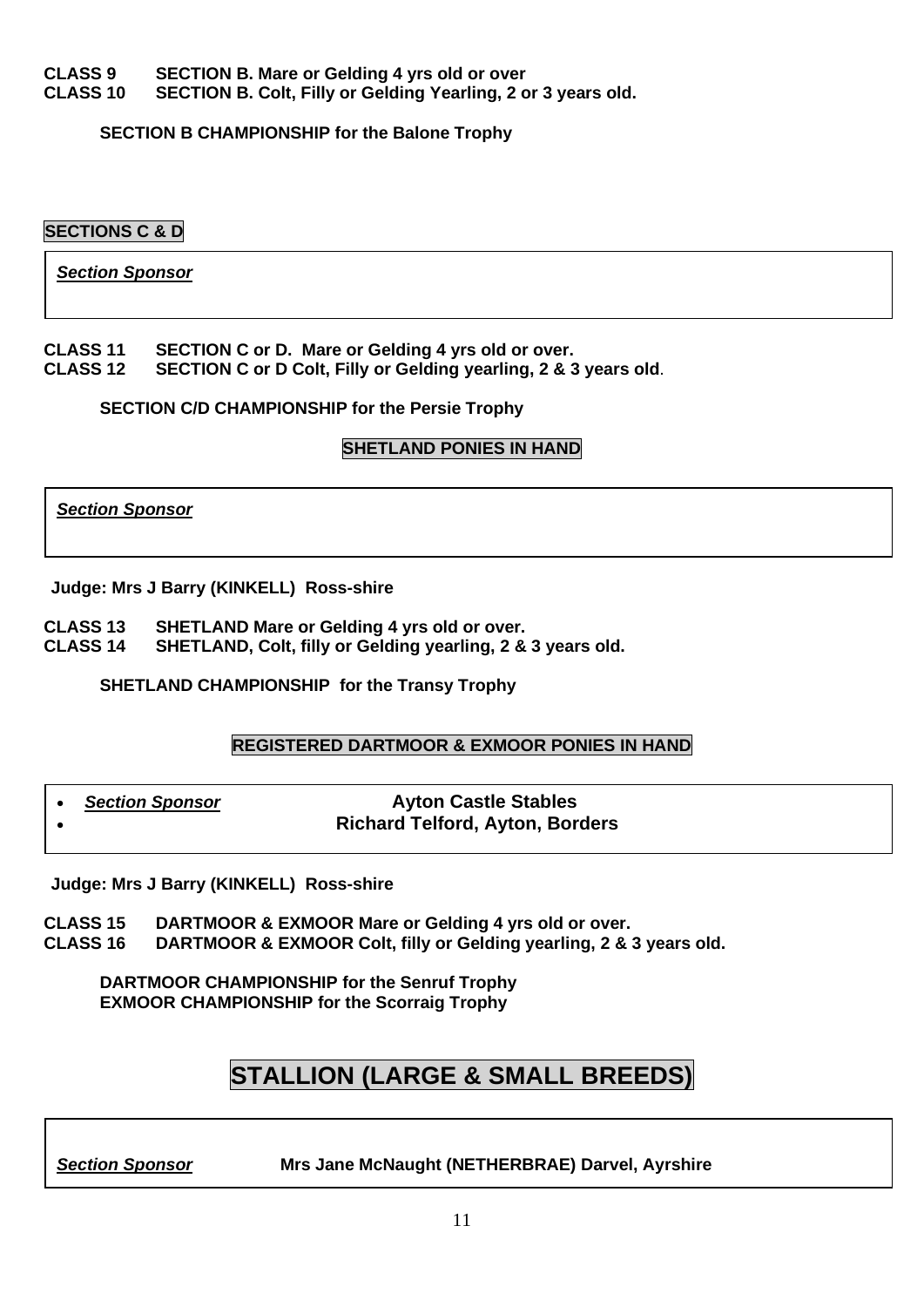**CLASS 17 Licensed Mountain & Moorland Stallion (Large and Small Breeds) 4yrs old or over.**

# **REGISTERED MOUNTAIN AND MOORLAND**

## **BREED CLASSES IN HAND – CHAMPIONSHIP**

#### **The NPS M & M In Hand Silver Medal Rosette Championship (SM-MMIH) Sponsored by CUDDINGTON STUD**

#### **Devonshaw Trophy** Championship and Equifest Final

#### **Judge: Judge: Mrs C Nelson (ROSEPARK) Scottish Borders**

#### **NPS/CUDDINGTON STUD M&M In Hand Silver Medal Rosette Championship (SM-MMIH)**

A Silver Medal Rosette is offered by the National Pony Society for the best registered pony owned by an **NPS Qualifying or Life** member in the M&M In Hand section.. Membership cards must be presented in the ring to receive the medal and/or the qualification.

Ponies qualifying in Scotland can go forward to either the Scotland M&M In Hand Silver Medal Rosette Championship final at Blair Castle or the Silver Medal Rosette Championship final at the NPS Summer Championship show at Malvern. The first qualification awarded will take precedence irrespective of the country when the qualification was won. A pony may only qualify for the Silver Medal Final once in a season.

The Champion pony will qualify for The Price Family In Hand Semi-Final Championship at the NPS Scotland Championships at Blair Castle International Horse Trials on 26<sup>th</sup> August 2022.

#### **Strathblane Trophy**

For the best M & M pony shown In Hand Bred by the exhibitor. Qualifiers are those who have won a section rosette from their breed In Hand Classes

#### **MAY de WARRENNE ROGERS MOUNTAIN AND MOORLAND CHAMPIONSHIP**

For the best Dartmoor, Exmoor, Dales, New Forest, and Fell pony from their breed In Hand Classes.

# **REGISTERED MOUNTAIN AND MOORLAND**

# **MIXED BREED CLASSES- IN HAND**

**NPS Scotland/Townhead Pet n Pony In Hand Mountain & Moorland Championship.**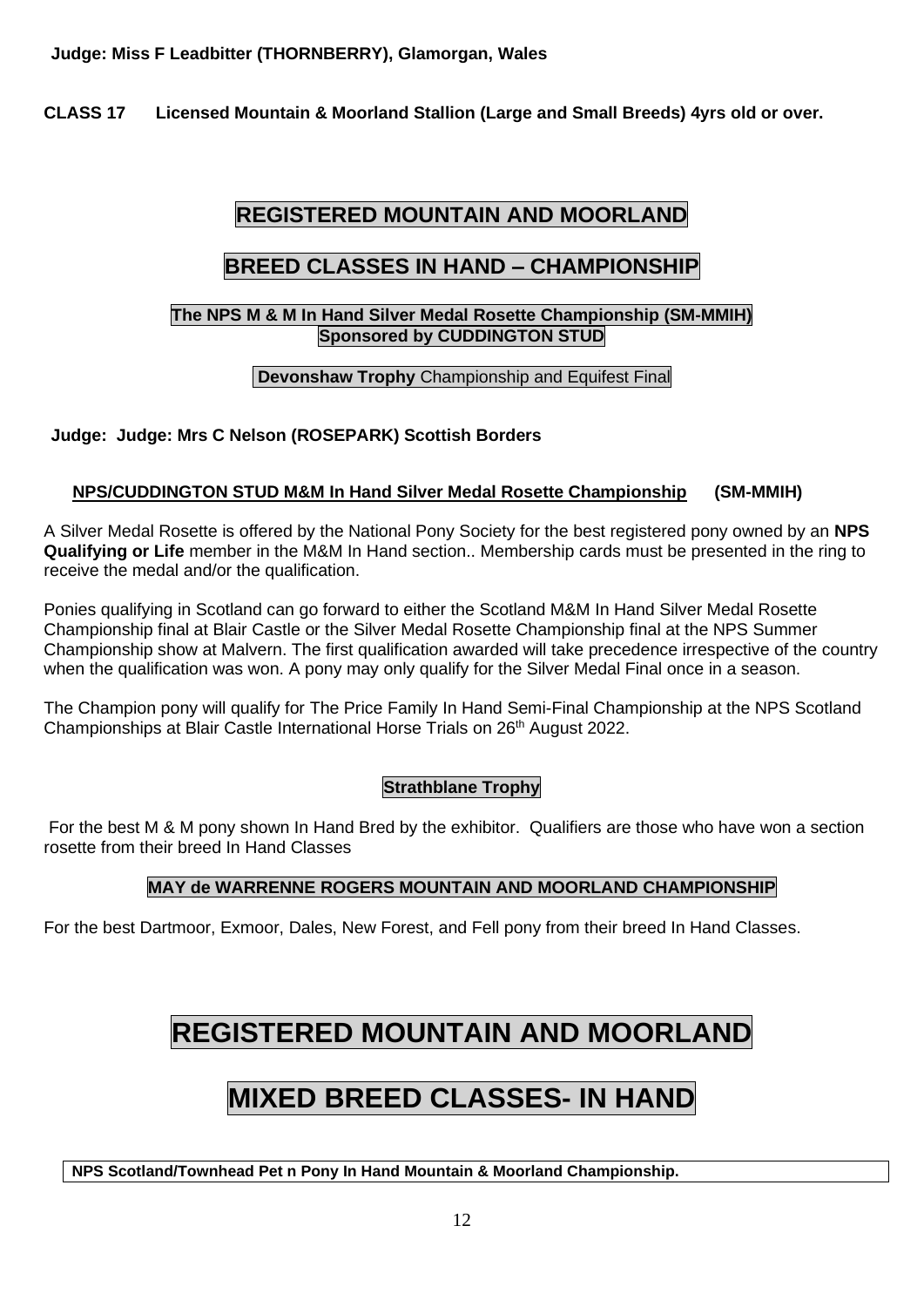**The 1st & 2nd in each class** in all the In Hand M & M classes at the Spring and Summer Shows will qualify for the Final which will take place at the Blair Castle International Horse Trials on Friday 26<sup>th</sup> August 2022. Qualification may go no lower than 2<sup>nd</sup> place.)

#### **EQUIFEST MOUNTAIN & MOORLAND IN HAND**

The **two** highest exhibits not already qualified in each class will qualify.

**Classes may be split by BREED at the Judge's discretion**

**MIXED LARGE BREEDS for the following breeds:Connemara, New Forest, Welsh C & D, Fell, Dales and Highland.**

**Judge: Mrs J Barry (KINKELL) Ross-shire**

#### *Section Sponsor* **Russell Sutcliffe, (DARRENVALE), Darwen, Lancs**

**CLASS 18 LARGE BREEDS, yearling CLASS 19 LARGE BREEDS, Colt, Filly or Gelding 2 & 3 yrs old CLASS 20 LARGE BREEDS Mare or Gelding, 4 yrs & over CLASS 21 LARGE BREEDS Stallion 4 yrs and over**

**MIXED SMALL BREEDS for the following breeds: Shetland, Welsh A & B, Dartmoor & Exmoor**

**Judge: Mrs J Somerset, (TESREMOS), Kent**

#### *Section Sponsor*

| <b>CLASS 22</b> | <b>SMALL BREEDS, yearling</b>                         |
|-----------------|-------------------------------------------------------|
| <b>CLASS 23</b> | SMALL BREEDS, Colt, Filly or Gelding 2 & 3 yrs old    |
| <b>CLASS 24</b> | <b>SMALL BREEDS Mare or Gelding, 4 yrs &amp; over</b> |
| <b>CLASS 25</b> | <b>SMALL BREEDS Stallion 4 yrs and over</b>           |

#### **MIXED BREEDS LARGE & SMALL CHAMPIONSHIP (1 st & 2nd , Classes 18-25)**

#### **THE NPS/SHARPTOR STUD M&M HOME PRODUCED IN HAND NATIONAL CHAMPIONSHIP**

**(MM-HPIH)**

#### **Judge: Mrs J Somerset, (TESREMOS), Kent**

These classes are open to pure bred registered M&M ponies which are either stabled at home or in a DIY yard and which since 1<sup>st</sup> January in the current year have not been shown by a producer or stabled in a producer's yard other than on a DIY basis or at stud. To be owned/kept, produced, ridden/handled by a person who does not derive their main income from working with horses/ponies. No professional producers are allowed into the ring to groom/strip the horse/pony. Please see NPS Rule Book, Sec A, 3.6. Please enter this class in the spirit it is intended. Competitors who contravene the above will be disqualified.

#### • *Section Sponsor*

• **Keybroyd Stud, Newcastleton, Roxburgh-shire TD9 0TR** • **Russell Sutcliffe, (DARRENVALE), Darwen, Lancs**

**Class 26 Small Breeds, stallions, mares and geldings any age**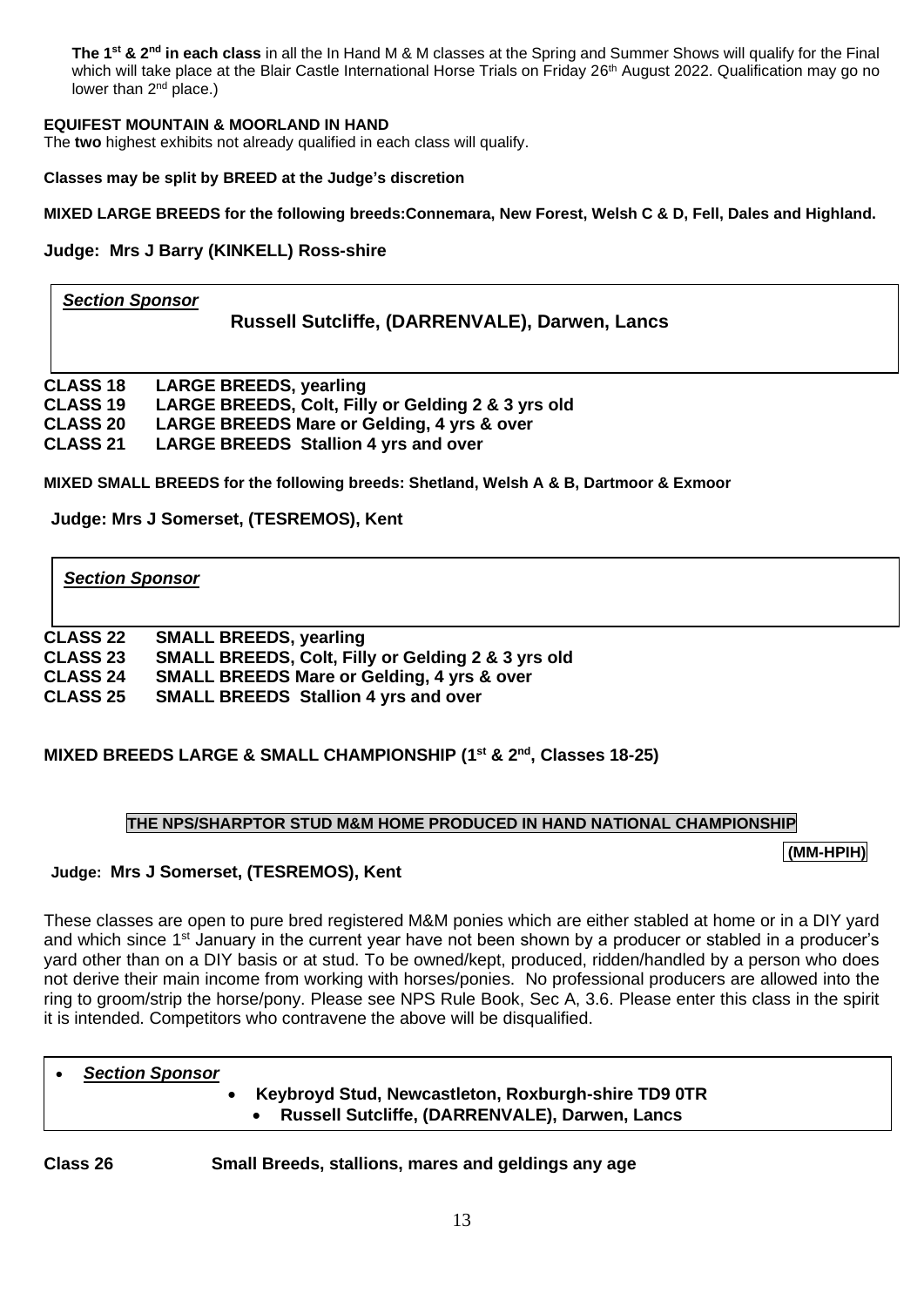**NPS HOME PRODUCED IH M&M CHAMPIONSHIP** (1<sup>st</sup> & 2<sup>nd</sup>, Classes 26 & 27)

# **SHOW PONY AND HUNTER PONY IN HAND**

#### **The NPS/KALUSTA STUD Show Pony In Hand Supreme National Championship (SP-IH)**

For in hand classes ponies must be registered in the NPS British Riding Pony Stud Book, Register, Appendix, International or Sports Pony section of the BRPSB**;** the GSB, the AHSB, the AASB or registered in the main body of their respective Mountain & Moorland stud books. Part-Breds are not eligible unless entered in the NPS British

The highest placed pony, if owned by an NPS member, in each class will qualify for the final. Qualification may pass down to third place if the first and second ponies are already qualified.

#### **NPS Scotland/NFU Mutual Open In-hand Riding Pony/Hunter Pony Championship**

The highest placed pony, in each open in-hand Riding Pony or Hunter Pony Class (foal classes excluded) not already qualified, will qualify for the Final which will take place at the Blair Castle International Horse Trials on Friday 26<sup>th</sup> August 2022. Qualifications to go no lower than 4<sup>th</sup> place

**EQUIFEST IN HAND RIDING PONIES -** The two highest exhibits not already qualified will qualify.

#### **Classes may be split at the Judge's discretion**

#### **Judge: Mrs J Webb, (BLACKTHORN),Somerset**

# • *Section Sponsor* **Mrs Margaret Runcie, c/o Charles Runcie, Haddington, East Lothian**

**CLASS 28 SHOW PONY Stallion, Mare or Gelding 4 yrs & over. Not exceeding 148cms. CLASS 29 SHOW PONY Colt, Filly or Gelding. Yearling, 2 or 3 yrs old. Not to exceed 148cms at maturity**.

#### **SHOW PONY IN HAND CHAMPION for the Tabitha Trophy**

**NPS/AREA 20 Show Pony In Hand Silver Medal Rosette Championship (SM-SPIH)** 

A Silver Medal Rosette is offered by the National Pony Society for the best registered pony owned by an NPS **Qualifying or Life** member in the Show Pony In Hand section. Membership cards must be presented in the ring to receive the medal and/or the qualification.

#### **Champion to go forward to the Calgary Trophy**

#### **The NPS/TEAM CHARLESWORTH Show Hunter Pony In Hand National Championship (HP-IH)**

#### **Judge: Mrs J Webb, (BLACKTHORN),Somerset**

The highest placed pony, if owned by an NPS member, in each class will qualify for the final. Qualification may pass down to third place if the first and second ponies are already qualified. Classes may be amalgamated.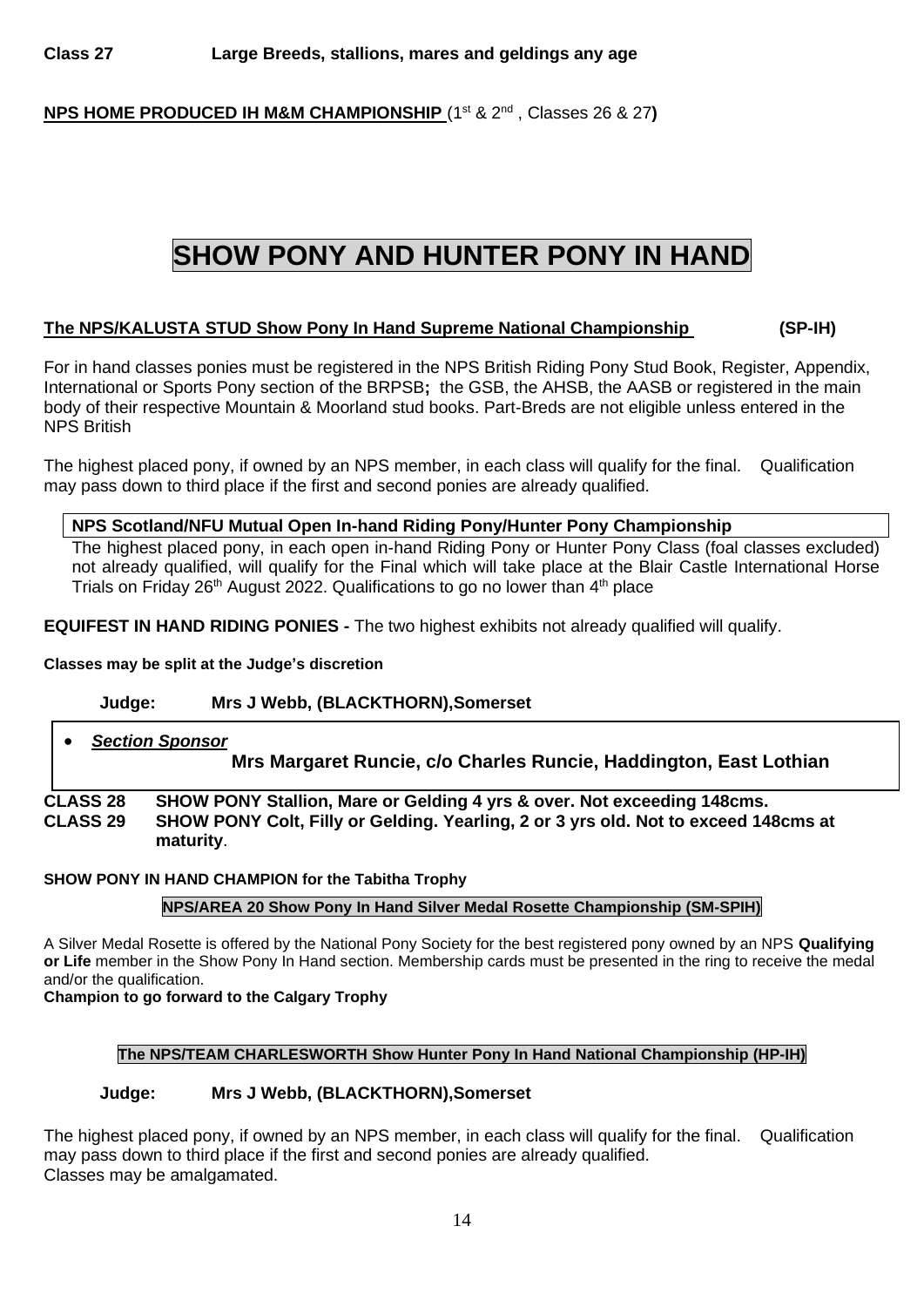#### **CLASS 30 SHOW HUNTER PONY Stallion, Mare or Gelding 4 yrs & over. Not exceeding 153cms. CLASS 31 SHOW HUNTER PONY Colt, Filly or Gelding. Yearling, 2 or 3 yrs old. Not to exceed 153cms at maturity**.

#### **HUNTER PONY CHAMPIONSHIP for the Raemoir Trophy**

#### **NPS/DOWHILLS STUD Show Hunter Pony In Hand Silver Medal Rosette Championship (SM-HPIH)**

A Silver Medal Rosette is offered by the National Pony Society for the best registered pony owned by an NPS **Qualifying or Life** member in the Show Hunter Pony In Hand section. Membership cards must be presented in the ring to receive the medal and/or the qualification.

#### **Champion to go forward to the Calgary Trophy**

# **REGISTERED PART-BREDS IN HAND**

#### **The NPS/MOLE VALLEY FARMERS Part-bred In Hand National Championship (OPB-IH)**

#### **Judge: Mrs J Webb, (BLACKTHORN),Somerset**

**Classes may be split at the Judge's discretion**

#### • *Section Sponsor*

**Mrs Margaret Runcie, c/o Charles Runcie, Haddington, East Lothian**

#### **CLASS 32 REGISTERED PART-BRED ARAB. Stallion, Mare or Gelding. Any age. CLASS 33 REGISTERED PART-BRED MOUNTAIN & MOORLAND. Stallion, Mare or Gelding.Any age.**

**REGISTERED PART-BREDS IN HAND CHAMPIONSHIP (Champion to go forward to the Calgary Trophy)**

This Section is a qualifier for **The National Welsh Championship Show 2022 - National In Hand WPBR Championships** sponsored by Greenlands Insurance Services Ltd. All 1<sup>st</sup> and/or 2<sup>nd</sup> placed Welsh Part Bred exhibits (not already qualified) qualify to enter. Each class is also a qualifier for **The National Welsh Championship Show 2022 - National In Hand Gelding Championship** sponsored by Sarum Investments Ltd. All 1<sup>st</sup> and/or 2<sup>nd</sup> placed WPCS registered WPBR geldings (not already qualified) qualify to enter. Unregistered qualifiers with 12.5% Welsh blood must retrospectively register with WPCS as WPBR prior to entry. Qualifiers will be directly contacted after this show with details of qualification and entry details. For Show Details and Schedule see our **Facebook page** or **nationalwelshshow.co.uk**

# **YOUNG HANDLER CLASSES**

#### **Judge: Miss L Cushnie, Perthshire**

The following classes are open to members and non-members. All handlers must wear a correctly secured British Standard Skull Cap/Riding Hat that meets current safety standards. Age of child is as of 1<sup>st</sup> January 2019. There is no entry fee for these classes and no prize money (unless sponsored)

#### YOUNG HANDLER CLASSES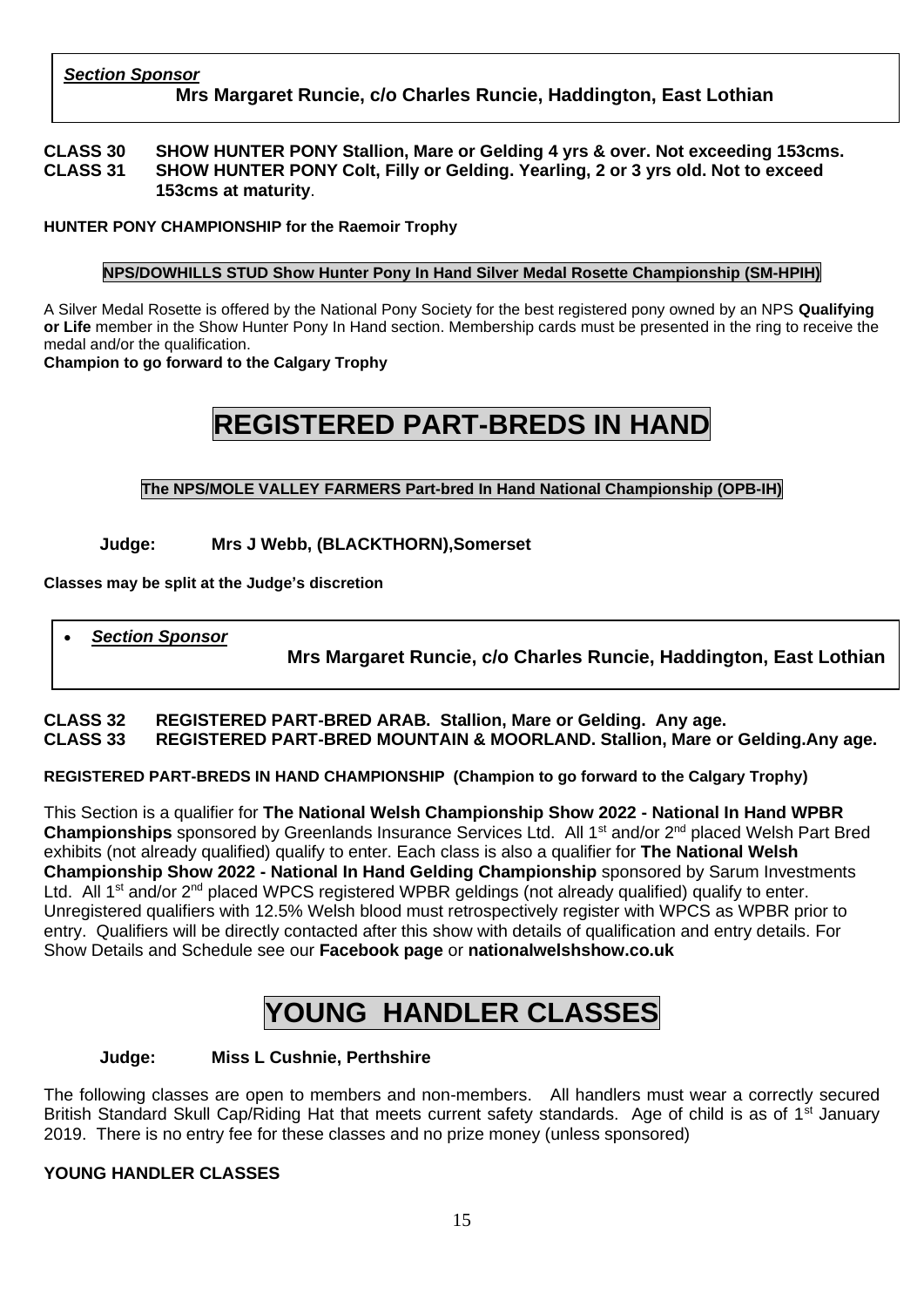**Class 34 Handlers aged 5 - 10, leading a mare or gelding only. Pony 4yrs old and over. Class 35 Handlers aged 11 - 18, leading a mare or gelding only. Pony 4yrs old and over.**

**Young Handlers Championship** (1<sup>st</sup> and 2<sup>nd</sup> Classes 28 and 29)

The Wolverton Rita Trophy

# **MOUNTAIN & MOORLAND RIDDEN**

#### **NATIONAL PONY SOCIETY / BAILEYS HORSE FEEDS MOUNTAIN AND MOORLAND RIDDEN PONY OF THE YEAR**

Judges: Mrs J Webb, (BLACKTHORN),Somerset (Conformation)

Mrs G Cowell (CHECKLEYBANK), Staffs (ride)

• *Section Sponsor*

#### **KVC Equestrian**

#### **Katie Common, Dingwall, Ross-shire IV7 8JA**

This competition is open to stallions, mares and geldings, four years old and over, to be registered in, and complying with the showing requirements of, the main body of their respective stud books. Riders and Owners must be members of their respective Breed Society, NPS, UK Ponies & Horses , The Showing Register or BSPS. Ponies must not exceed the height limits as stipulated by the relevant Breed Societies. Riders of stallions must have obtained their 12<sup>th</sup> Birthday (small breeds) or 14<sup>th</sup> birthday (large breeds) before 1<sup>st</sup> January in the current year.

These classes will be run in accordance with the general rules as set out in the Horse of the Year Show rulebook, a copy of which can be downloaded from [www.hoys.co.uk.](http://www.hoys.co.uk/)

This is a Horse of the Year Show Qualifier, all data given upon entry of this class is provided to Grandstand Media Limited and stored on the Grandstand Entries System. For full policy details please visit [www.grandstandentries.com.](http://www.grandstandentries.com/)

Marks will be awarded in the following way: Show, freedom of action - 50 maximum Breed type and conformation - 50 maximum

In the case of equality, the pony with the highest show, freedom of action mark will be deemed the winner. If there is still equality at this point, then the judges' decision will be final.

This class is a qualifying class for Horse of the Year Show, NEC, Birmingham, 5th - 9th October 2022. Qualification will not pass below 3<sup>rd</sup> Place. Qualification will be verified by the Horse of the Year Show office.

#### **101 National Pony Society/Baileys Horse Feeds Mountain & Moorland Ridden Dartmoor/Exmoor/Shetland Pony of the Year.**

#### **102 National Pony Society/Baileys Horse Feeds Mountain & Moorland Ridden**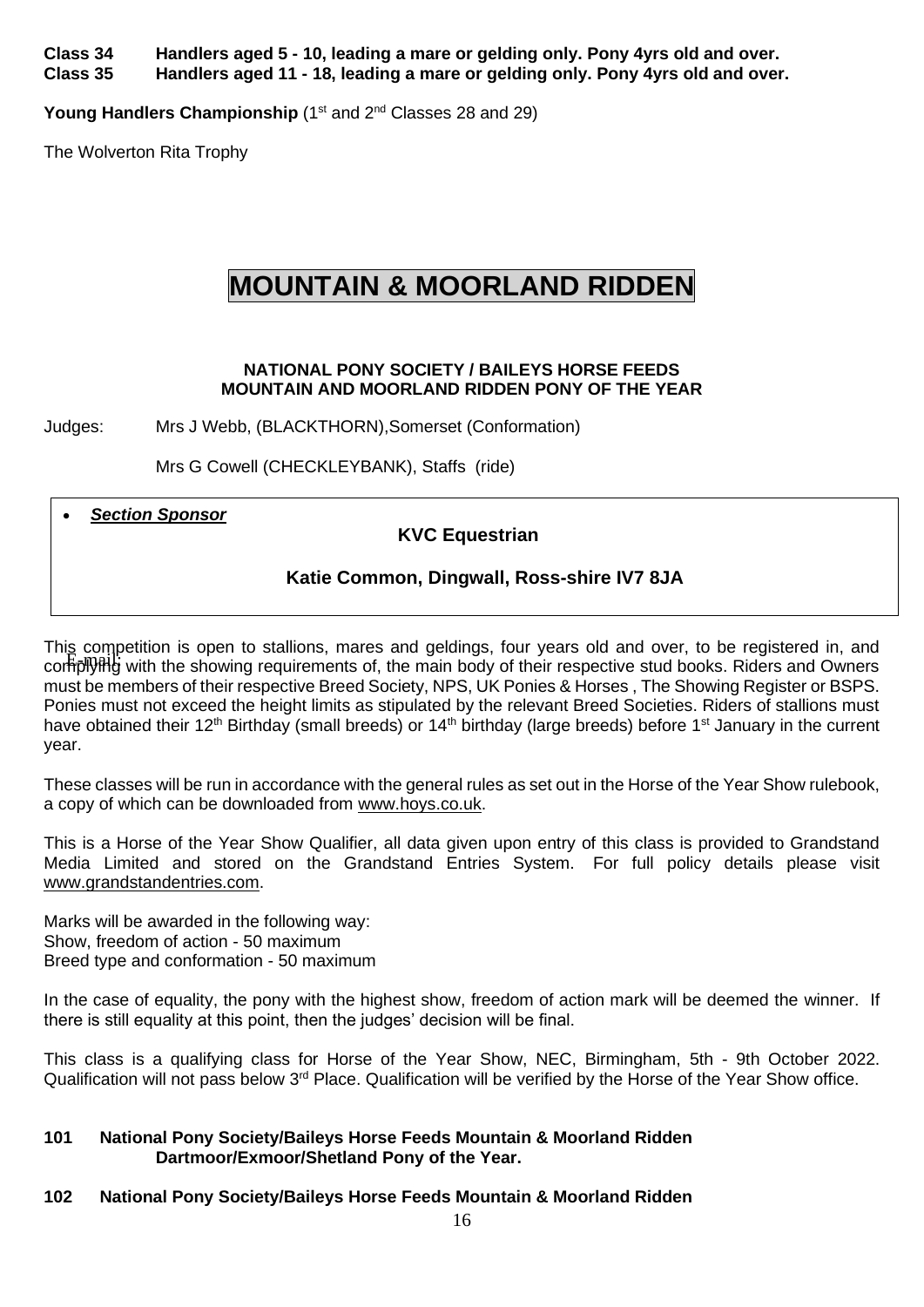#### **The NPS/Picton Stud M&M Novice Ridden National Championship MM-NR**

## *Section Sponsor* **James Aird & Sons – Plumbers, Heating Engineers & Joiners 18 West Green, Crail, Fife KY10 3RD Tel 01333 450837 [www.jamesairdcrail.co.uk](http://www.jamesairdcrail.co.uk/) email: info@jamesairdcrail.co.uk**

#### **Judge: Mrs C Frith (RISTOL), Shrops**

#### **The NPS/PICTON STUD M&M Novice Ridden National Championship****(MM-NR)**

Open to pure bred registered M&M stallions, mares and geldings four years old or over.

A pony is not eligible to compete if, before 1st January in the current year, it has done any of the following:

- i. Won an open affiliated mixed M&M Ridden class
- ii. Qualified for Horse of the Year Show, BSPS Lemieux or RIHS Open M&M Ridden classes
- iii. Qualified for the M&M Novice or Intermediate Ridden final at the NPS Summer Championship show (N.B. Ponies can compete as novices in this competition for two consecutive years provided they do not submit an entry to the final in the first year). 2020 is excluded when calculating consecutive years.
- iv. If a pony qualifies for Horse of the Year Show, BSPS Lemieux or RIHS in its second year it is immediately de-noviced and cannot compete in the Picton Final. Ponies must be shown in a snaffle bit.

*NPS/Supreme Products Young Rider Championship Qualifier – for rider up to 25 years*

#### **NPS Scotland/Kilmannan Stud Novice Ridden Mountain & Moorland Championship**

The **2** highest placed ponies, not already qualified, in each class will qualify for the Final which will take place at the Blair Castle International Horse Trials on Friday 26<sup>th</sup> August 2022. **Qualifications to go no lower than 4<sup>th</sup>place**.

- **Class 36 Welsh C & Welsh D**
- **Class 37 Dartmoor, Exmoor & Shetland**
- **Class 38 Welsh A & Welsh B**
- **Class 39 New Forest & Connemara**
- **Class 40 Fell, Highland, & Dales**

#### **NPS PICTON NOVICE RIDDEN CHAMPIONSHIP** (1<sup>st</sup> and 2<sup>nd</sup> Classes 36-40).

Champion to go forward to the NPS/Talent Forte Recruitment British Isles Supreme Ridden Championship and NPS Scotland Supreme Championship.

#### **NPS/Peasdown Stud & Jess Talbot M&M Intermediate Ridden National Championship (MM-IR)**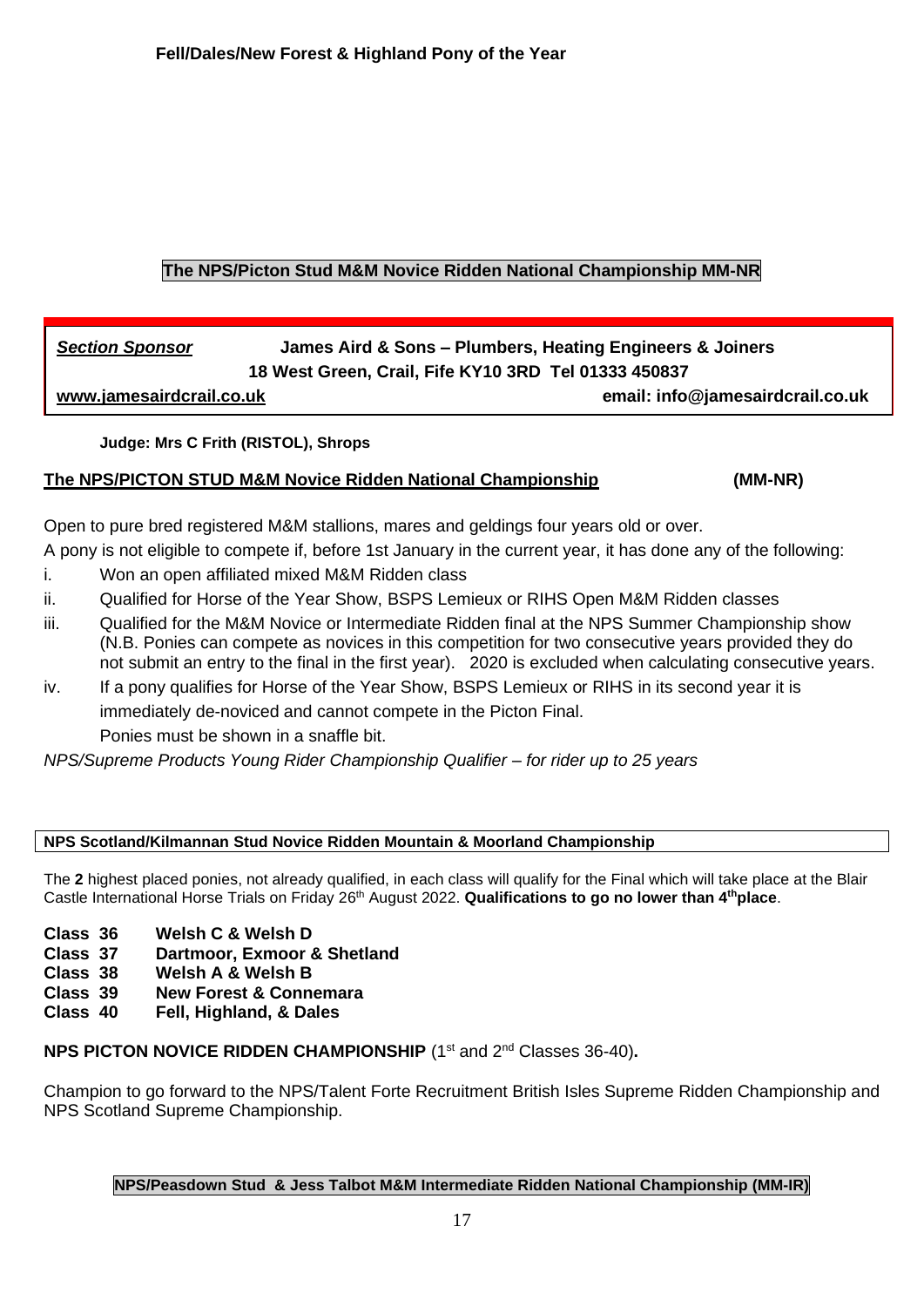*Section Sponsor* **Anonymous Sponsor** 

Open to pure bred registered M&M stallions, mares and geldings five years old or over

A pony is not eligible to compete if it has qualified before 1st January in the current year for:

i) The M&M Open Ridden Championship final at Horse of the Year Show or

ii) The M&M Supreme Ridden Championship final at Olympia.

iii) The M&M Open Ridden Championship Final at Longines Royal International Horse Show *NPS/Supreme Products Young Rider Championship Qualifier – for rider up to 25 years NPS/Black Country Saddles M&M Championship Qualifier*

**Class 41 Welsh A & B**

**Class 42 Dartmoor, Exmoor, and Shetland** 

**Class 43 Welsh C & D**

**Class 44 Dales, Fell and Highland**

**Class 45 New Forest and Connemara**

**NPS INTERMEDIATE RIDDEN CHAMPIONSHIP** (1<sup>st</sup> and 2<sup>nd</sup> Classes 41 & 45).

Champion to go forward to the Native British Isles Supreme Ridden Championship ad NPS Scotland Supreme Championship.

#### **NPS/Ringside Stud M & M Open Ridden National Championship (MM-OR)**

| <b>Section Sponsor</b> | <b>Trailtrow Highland Ponies</b>              |
|------------------------|-----------------------------------------------|
| Tel: 01461 600296      | Bellstown, Lockerbie, Dumfries-shire DG11 3AG |

#### **Judge: Miss F Leadbitter (THORNBERRY), Glamorgan, Wales**

#### **The NPS/RINGSIDE STUD M&M Open Ridden National Championship (MM-OR)**

Open to registered pure bred M&M stallions, mares and geldings five years old or over. *NPS/Corscaron Horse Essentials Home Produced Ridden Championship Qualifier– wear white arm bands*. *NPS/Supreme Products Young Rider Championship Qualifier – for rider up to 25 years NPS/Black Country Saddles M&M Championship Qualifier*

#### **NPS Scotland/Baileys Horse Feeds Open Ridden Mountain & Moorland Championship.**

The **2** highest placed ponies, not already qualified, in each class will qualify for the Final which will take place at the Blair Castle International Horse Trials on Friday 26<sup>th</sup> August 2022. **Qualifications to go no lower than 4<sup>th</sup>place**.

Class 46 & 48 are qualifiers for **The National Welsh Championship Show 2022 - National Ridden Welsh Breeds Championships** sponsored by **The Brynseion Stud**. All 1<sup>st</sup> and/or 2<sup>nd</sup> placed WPCS registered Welsh exhibits (not already qualified) qualify to enter their respective National Welsh Ridden Breed Championship Class. Qualifiers will be directly contacted after this show with details of qualification and entry details. For Show Details and Schedule see our **Facebook page** or **nationalwelshshow.co.uk**

#### **EQUIFEST OPEN RIDDEN MOUNTAIN & MOORLAND**

The **two** highest exhibits not already qualified in each affiliated class will qualify.

The highest placed Highland pony to receive the Fourmerk Quaich. The highest placed Welsh Pony or Cob to receive the Balone Trophy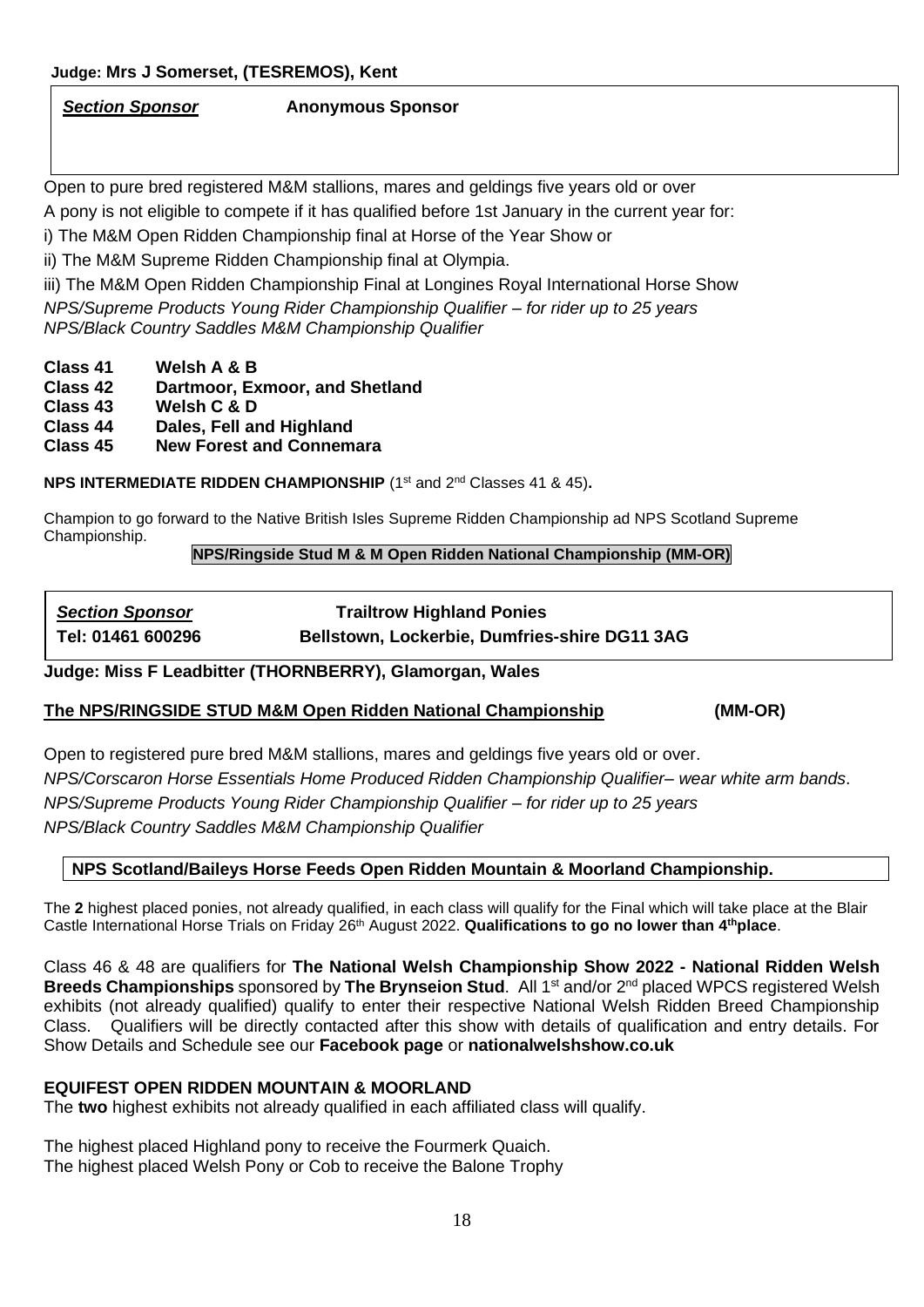### **Class 46 Welsh A & B**

- **Class 47 Dartmoor, Exmoor, and Shetland**
- **Class 48 Welsh C & D**
- **Class 49 Dales, Fell and Highland**
- **Class 50 New Forest and Connemara**

### **NPS SCOTLAND/BAILEYS HORSE FEEDS RIDDEN M & M CHAMPIONSHIP (**1st & 2nd Classes 46-50).

Champion to go forward to the NPS/Talent Forte Recruitment British Isles Supreme Ridden Championship and NPS Scotland Supreme Championship.

### **NPS/THE NICHOLLS FAMILY M&M Ridden Silver Medal Rosette Championship (SM-MMR)**

### **Judge***:* **Miss F Leadbitter (THORNBERRY), Glamorgan, Wales**

A Silver Medal Rosette is offered by the National Pony Society for the best registered pony owned by an **NPS Qualifying or Life** member in the NPS Affiliated M&M Open Ridden section (classes 46-50). Membership cards must be presented in the ring to receive the medal and/or the qualification.

Ponies qualifying in Scotland can go forward to either the Scotland M&M Ridden Silver Medal Rosette Championship final at Blair or the Silver Medal Rosette Championship final at the NPS Summer Championship show at Malvern. The first qualification awarded will take precedence irrespective of the country when the qualification was won. A pony may only qualify for the Silver Medal Final once in a season.

# **Championship MOUNTAIN & MOORLAND MINI RIDDEN**

**NPS/Showing Classics M&M Leading Rein & First Ridden National Championship (MM-FR & MM-LR)**

• *Section Sponsor*

**Gartconnell Stud, Killearn, Glasgow G63 9LJ**

## **Judge : Mrs C Frith (RISTOL) Shrops**

## **EQUIFEST MOUNTAIN & MOORLAND LEAD REIN & FIRST RIDDEN**

The **two** highest exhibits not already qualified in each class will qualify.

### **NPS Scotland/ Kilgraston School M&M Lead Rein Championship**

The 2 highest placed ponies in the Lead Rein Class not already qualified will go forward to the final which will take place at the Blair Castle International Horse Trials on Friday 26 th August 2022.**Qualifications to go no lower than 4th place**

# **Class 51 The NPS/Showing Classics M&M Leading Rein National Championship (MM-LR)**

Open to mares and geldings four years old and over not exceeding 122cms registered in the main body of their respective Breed Society stud book. Riders must have attained their 3<sup>rd</sup> birthday but must not have attained their 9th birthday before the 1st January in the current year. To be shown in a snaffle bit.

This class is a qualifier for **The National Welsh Championship Show 2022 - National Welsh Mini LR Championship** sponsored by The Brynseion Stud. All 1<sup>st</sup> and/or 2<sup>nd</sup> placed Section A or B ponies (not already qualified) qualify to enter. For Show Details and Schedule see our **Facebook page** or **nationalwelshshow.co.uk**

*NPS/Corscaron Horse Essentials Home Produced Ridden Championship Qualifier – wear white arm bands.*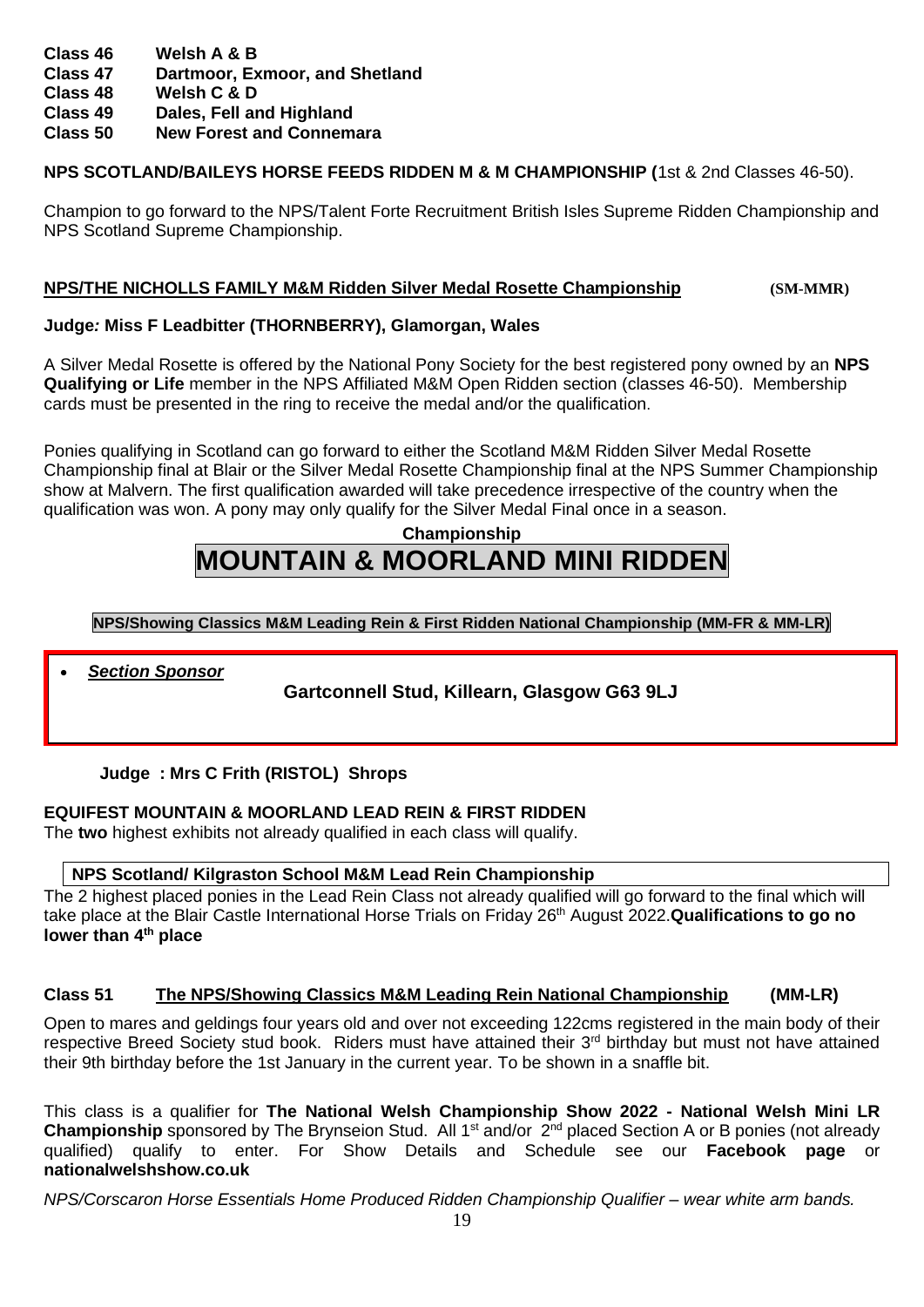#### **NPS Scotland/ Kilgraston School M&M First Ridden Championship**

The 2 highest placed ponies in the Lead Rein and First ridden class not already qualified will go forward to the final which will take place at the Blair Castle International Horse Trials on Friday 26<sup>th</sup> August 2022.**Qualifications to go no lower than 4th place**

#### **Class 52 The NPS/Showing Classics M& M First Ridden National Championship (MM-FR)**

Open to mares and geldings four years old or over not exceeding 128 cm registered in the main body of their respective Breed Society stud book. Riders must have attained their 3rd birthday but not reached their 12th birthday before the 1st January in the current year.

This class is a qualifier for **The National Welsh Championship Show 2022 - National Welsh Mini FR Championship** sponsored by The Brynseion Stud. All 1<sup>st</sup> & 2<sup>nd</sup> placed Section A or B ponies (not already qualified) qualify to enter. For Show Details and Schedule see our **Facebook page** or **nationalwelshshow.co.uk**

*NPS/Corscaron Horse Essentials Home Produced Ridden Championship Qualifier– wear white arm bands*. *NPS/Supreme Products Young Rider Championship Qualifier – for rider up to 25 years*

**MINI CHAMPIONSHIP** (1st and 2nd Classes 51 and 52).

#### **Class 53 TINY TOTS FIRST RIDDEN**

Open to Mountain & Moorland ponies, Show Hunter Ponies, and Show Ponies. Mare or gelding 4 years old and over, not exceeding 122cm. Riders not to have attained their 9<sup>th</sup> birthday before the 1st January in the current year. Suitable bridles only. Spurs not allowed. Canes/whips must not exceed an overall length of 75cms.

# **MOUNTAIN & MOORLAND JUNIOR RIDDEN**

#### **The NPS/Robinson M&M Junior Ridden National Championship (MM-JR)**

• *Section Sponsor*

#### **Team Oakden, Dunbog Equestrian, Newburgh, Fife KY14 6JF**

#### **Judge : Mrs C Frith (RISTOL) Shrops**

*NPS/Corscaron Horse Essentials Home Produced Ridden Championship Qualifier – wear white arm bands*. *NPS/Supreme Products Young Rider Championship Qualifier – for rider up to 25 years*

**NPS Scotland/Maggie May Junior Open Ridden Championship**

**T**he highest placed pony, in each Junior Ridden Class not already qualified, will qualify for the Final which will take place at the Blair Castle International Horse Trials on 26 th August 2022**. Qualifications to go no lower than 4th place**

#### **EQUIFEST JUNIOR RIDDEN MOUNTAIN & MOORLAND**

The **two** highest exhibits not already qualified in each affiliated class will qualify.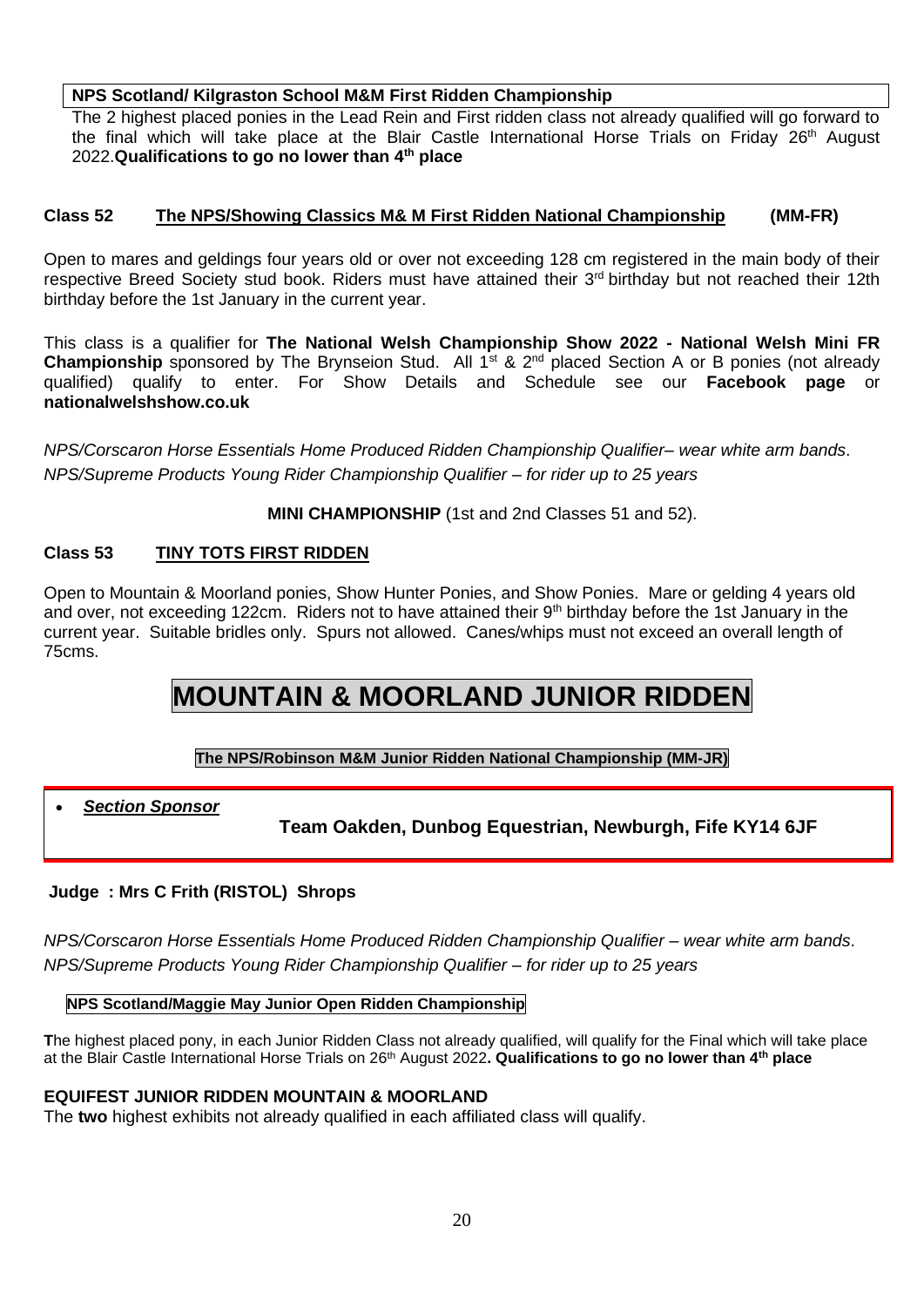- **Class 54 Open to registered Dartmoor, Exmoor, Shetland, Welsh Section A, Welsh Section B mares and geldings four years old and over. Riders must not have attained their 14th birthday before the 1st January in the current year.**
- **Class 55 Open to registered Dales, Fell, Highland, New Forest, Connemara and Welsh Section C mares and geldings four years old and over, not exceeding 138 cm. Riders must not have attained their 18th birthday before 1st January in the current year.**
- **Class 56 Open to registered Dales, Fell, Highland, New Forest, Connemara and Welsh Section D, mares and geldings four years old and over, exceeding 138 cm but not exceeding 148cms (except for Welsh Section D and Dales). Riders must not have attained their 18th birthday before 1st January in the current year.**

**NPS/Robinson M & M Junior Ridden Championship (**1 st & 2nd in Classes 54-56).

Champion to go forward to the NPS/Talent Forte Recruitment British Isles Supreme Ridden Championship ad NPS Scotland Supreme Championship.

# **M & M Home Produced Ridden (Unaffiliated)**

*Section Sponsor*

#### **Judge: Miss L Cushnie, Perthshire**

These classes are open to pure bred registered M&M ponies which are either stabled at home or in a DIY yard and which since 1<sup>st</sup> January in the current year have not been shown by a producer or stabled in a producer's yard other than on a DIY basis or at stud. To be owned/kept, produced, ridden/handled by a person who does not derive their main income from working with horses/ponies. No professional producers are allowed into the ring to groom/strip the horse/pony. Please see NPS Rule Book, Sec A, 3.6. **Please enter this class in the spirit it is intended. Competitors who contravene the above will be disqualified.** 

| Class 57 | <b>SMALL BREEDS.</b> 4yrs old and over |                                   |
|----------|----------------------------------------|-----------------------------------|
| Class 58 |                                        | LARGE BREEDS. 4 yrs old and over. |

**M & M Home Produced Ridden Championship (Unaffiliated)** (1<sup>st</sup> & 2<sup>nd</sup> classes 57 & 58)

# **MOUNTAIN & MOORLAND WORKING HUNTER PONY**

**The NPS/Stevenson Brothers M&M First Ridden Working Hunter Pony National Championship (MM-FRWHP)**

*Class Sponsor* **Fiona Cork Saddles**

**Tel: 07969 398956 [info@fionacorkshowing.co.uk](mailto:info@fionacorkshowing.co.uk)**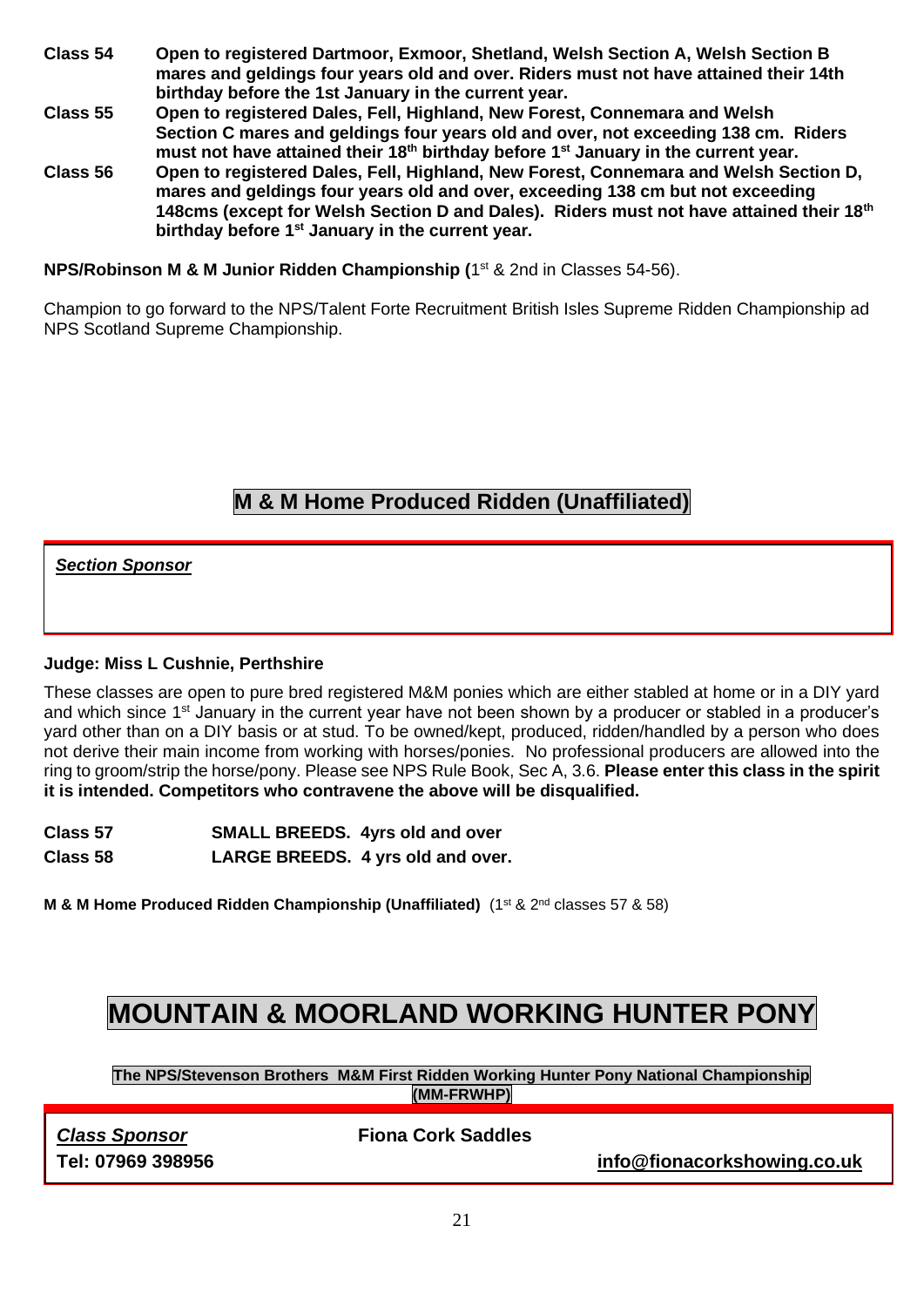**Judge: Mrs G Cowell (CHECKLEYBANK), Staffs**

#### **Class 59 Mountain & Moorland FIRST RIDDEN WHP**

Open to registered M&M mares or geldings four years old or over not exceeding 128 cm. Riders must have attained their 5th birthday but must not have attained their 12th birthday before the 1st January in the current year. Riders who have qualified for the (Horse of the Year Show/RIHS) M&M Working Hunter Pony Championship before the 1<sup>st</sup> January in the current year are not eligible. Ponies must not be asked to gallop.

#### **M & M NOVICE WORKING HUNTER PONIES**

#### **The NPS/NAF M&M Novice Working Hunter Pony National Championship (MM-NWHP)**

### *Section Sponsor* **James Aird & Sons – Plumbers, Heating Engineers & Joiners 18 West Green, Crail, Fife KY10 3RD Tel 01333 450837**

**[www.jamesairdcrail.co.uk](http://www.jamesairdcrail.co.uk/) email: info@jamesairdcrail.co.uk**

#### **Judges: Mrs J Jack (Craiglaw) Fife (Jumping) Mrs K Scott (Bryndefaid) Aberdeen (Conformation)**

Open to registered pure bred M&M stallions, mares and geldings, four years old or over. Riders may only ride one pony in each class. Ponies must be shown in a snaffle bit.

A pony is not eligible to compete if, before 1<sup>st</sup> January in the current year, (NB Please note any results from 2020 are exempt), it has done any of the following:

- i) Won an open affiliated M&M WHP class
- ii) Qualified for Horse of the Year Show or RIHS Open M&M WHP classes
- iii) Qualified for the M&M Novice or Intermediate WHP final at the NPS Summer Championship show (N.B. Ponies can compete as novices in this competition for two consecutive years provided they do not submit an entry to the final in the first year). 2020 is excluded when calculating consecutive years.
- iv) If a pony qualifies for Horse of the Year Show or RIHS in its second year it is immediately de-noviced and cannot compete in the Novice WHP Final.
- **Class 60 Ponies not exceeding 122cm**
- **Class 61 Ponies exceeding 122cm but not exceeding 133cm**
- **Class 62 Ponies exceeding 133cm but not exceeding 143cm**
- **Class 63 Ponies exceeding 143cms but not exceeding 148cms** (with the exception of Welsh Section D and Dales for which there is no height restriction).

**NPS M&M NOVICE WORKING HUNTER PONY CHAMPIONSHIP** (1st and 2nd Classes 60- 63) Champion & Reserve Champion to go forward to the Supreme Working Hunter Pony Championship

#### **M & M INTERMEDIATE WORKING HUNTER PONIES**

#### **The NPS/Area 5 M&M Intermediate Working Hunter Pony National Championship (MM-IWHP)**

*Section Sponsor* **Gordon & Alison Grainger Perthshire**

**Judges: Mrs K Scott (BRYNDEFAID), Aberdeens (Jumping) Mrs J Jack (CRAIGLAW), Fife (Conformation)**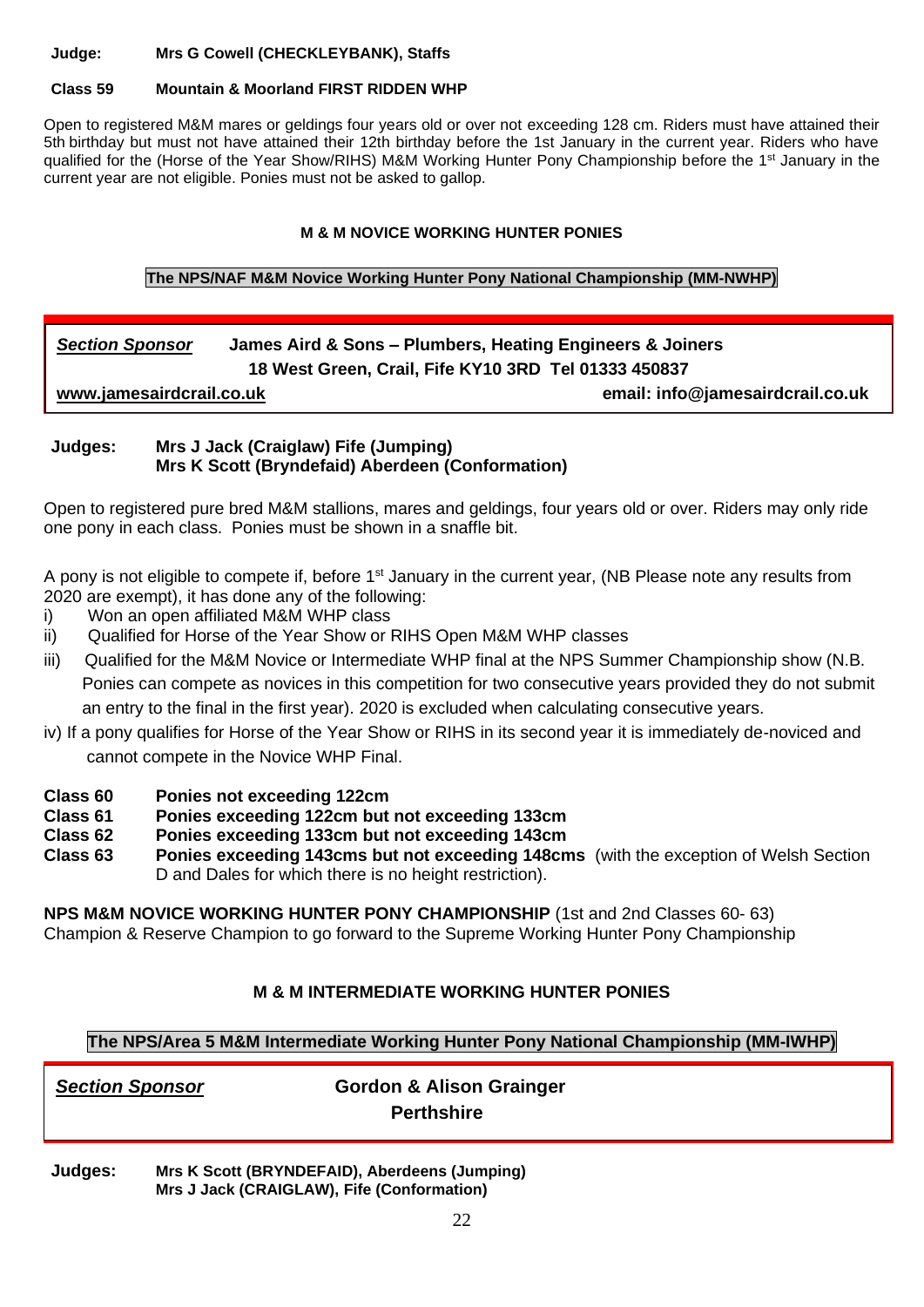Open to registered pure bred M&M stallions, mares and geldings, five years old or over. Ponies never to have qualified for the NPS M&M Working Hunter Pony (Horse of the Year Show/RIHS) finals before 1<sup>st</sup> January in the current year. Riders may only ride one pony in each class.

**Class 64 Ponies exceeding 143cms but not exceeding 148cms** (with the exception of Welsh Section D and Dales for which there is no height restriction).

**Class 65 Ponies exceeding 133cm but not exceeding 143cm** 

**Class 66 Ponies exceeding 122cm but not exceeding 133cm** 

**Class 67 Ponies not exceeding 122cm** 

**NPS M&M INTERMEDIATE WORKING HUNTER PONY CHAMPIONSHIP** (1st and 2nd Classes 64- 67) Champion & Reserve Champion to go forward to the Supreme Working Hunter Pony Championship

#### **M & M OPEN WORKING HUNTER PONIES**

#### **NPS/Top Spec M&M Working Hunter Pony National Championship (MM-WHP)**

*Section Sponsor* **Fiona Cork Saddles Tel: 07969 398956 [info@fionacorkshowing.co.uk](mailto:info@fionacorkshowing.co.uk)**

**Judges: Mrs G Cowell (CHECKLEYBANK), Staffs (Jumping) Mrs J Webb, (BLACKTHORN),Somerset (Conformation)**

Open to registered pure bred M&M stallions, mares and geldings, five years old or over.

#### **NPS Scotland/Kingfisher Building Products Mountain & Moorland Open WHP Championship.**

The 2 highest placed ponies, in each class not already qualified, will qualify for the Final which will take place at the Blair Castle International Horse Trials on Friday 26<sup>th</sup> August 2022. Qualifications to go no lower than 4<sup>th</sup> place

#### **EQUIFEST MOUNTAIN & MOORLAND WORKING HUNTER PONY**

The **two** highest exhibits not already qualified in each class will qualify.

- **Class 68 Ponies not exceeding 122cm**
- **Class 69 Ponies exceeding 122cm but not exceeding 133cm**
- **Class 70 Ponies exceeding 133cm but not exceeding 143cm**
- **Class 71 Ponies exceeding 143cms but not exceeding 148cms** (with the exception of Welsh Section D and Dales for which there is no height restriction).

**M&M OPEN WORKING HUNTER PONY CHAMPIONSHIP** (1st and 2nd Prizewinners in Classes 68-71). Champion & Reserve Champion to go forward to the Supreme Working Hunter Pony Championship

#### NPS Scotland Working Hunter Pony Supreme Championship

#### **Judge: Mrs C Nelson (ROSEPARK), Borders**

The ponies which qualify are: M & M Novice WHP Champion and Reserve M&M Intermediate WHP Champion and Reserve M&M Open WHP Champion and Reserve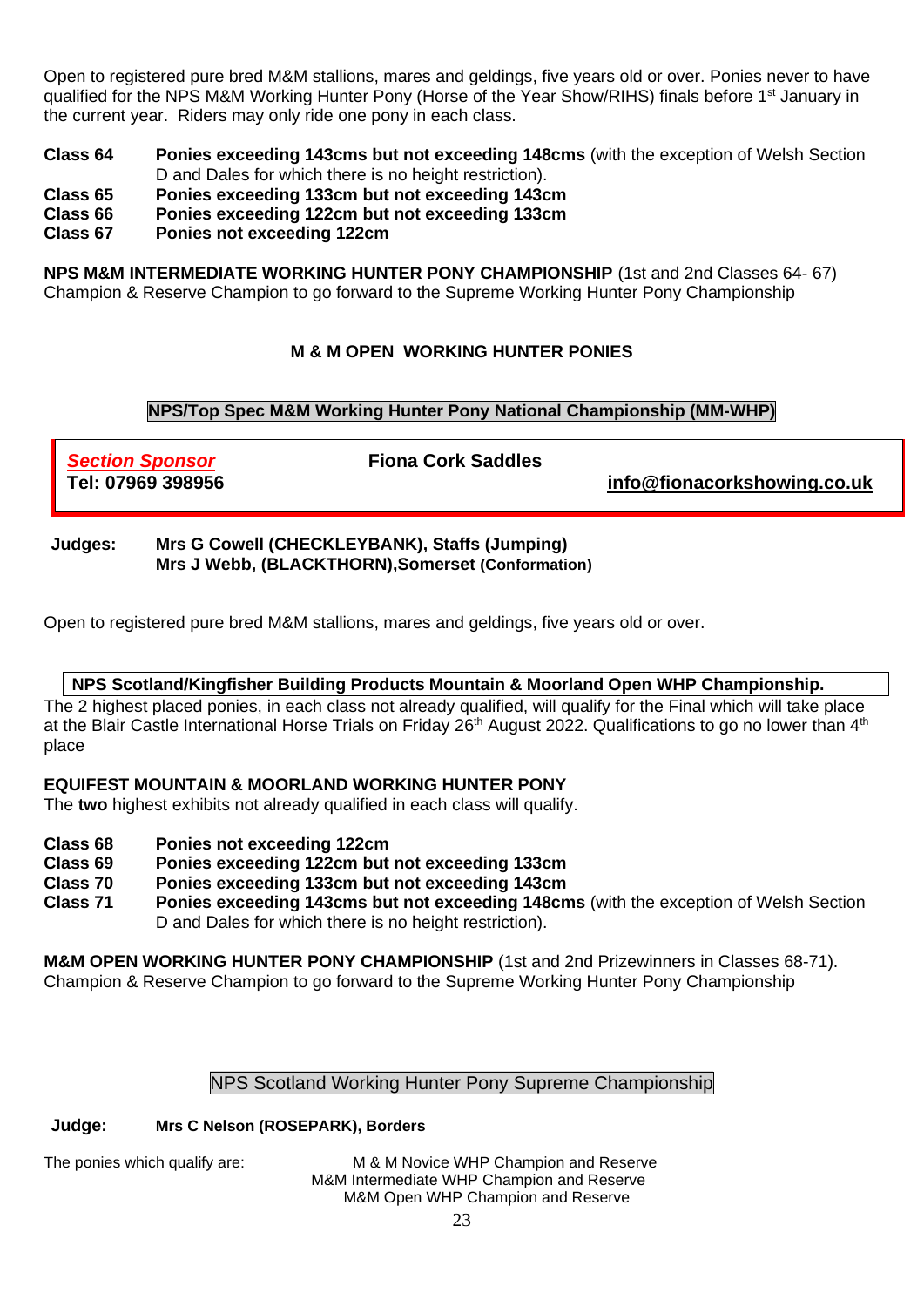|                            | <b>Supreme Championships</b>                        |                                                      |                         |                                                 |
|----------------------------|-----------------------------------------------------|------------------------------------------------------|-------------------------|-------------------------------------------------|
|                            | Supreme In Hand<br>Championship -<br>Calgary Trophy | Supreme<br>Native British<br>Isles Supreme<br>Ridden | WHP Supreme<br>Champion | Supreme Ridden<br>Transy Quaich<br>ransy Quaich |
| M & M In Hand Champion     | Ch                                                  |                                                      |                         |                                                 |
| <b>Registered Partbred</b> | Ch                                                  |                                                      |                         |                                                 |
| Show Pony In Hand          | Ch                                                  |                                                      |                         |                                                 |
| Hunter Pony In Hand        | Ch                                                  |                                                      |                         |                                                 |
| <b>M&amp;M Nov WHP</b>     |                                                     |                                                      | Ch & Res                |                                                 |
| M&M Int WHP                |                                                     |                                                      | Ch & Res                |                                                 |
| M&M Open WHP               |                                                     |                                                      | Ch & Res                |                                                 |
| M&M Open Ridden            |                                                     | Ch                                                   |                         | Ch                                              |
| M&M Jun Ridden             |                                                     | Ch                                                   |                         | Ch                                              |
| M&M Nov Ridden             |                                                     | Ch                                                   |                         | Ch                                              |
| M & M Intermed Ridden      |                                                     | Ch                                                   |                         | Ch                                              |

#### **CHAMPIONSHIPS**

#### **NPS/Area 15 British Isles Area In Hand Championship & Calgary Trophy Championship BI-IH**

#### **Judge: Mrs C Nelson (ROSEPARK), Borders**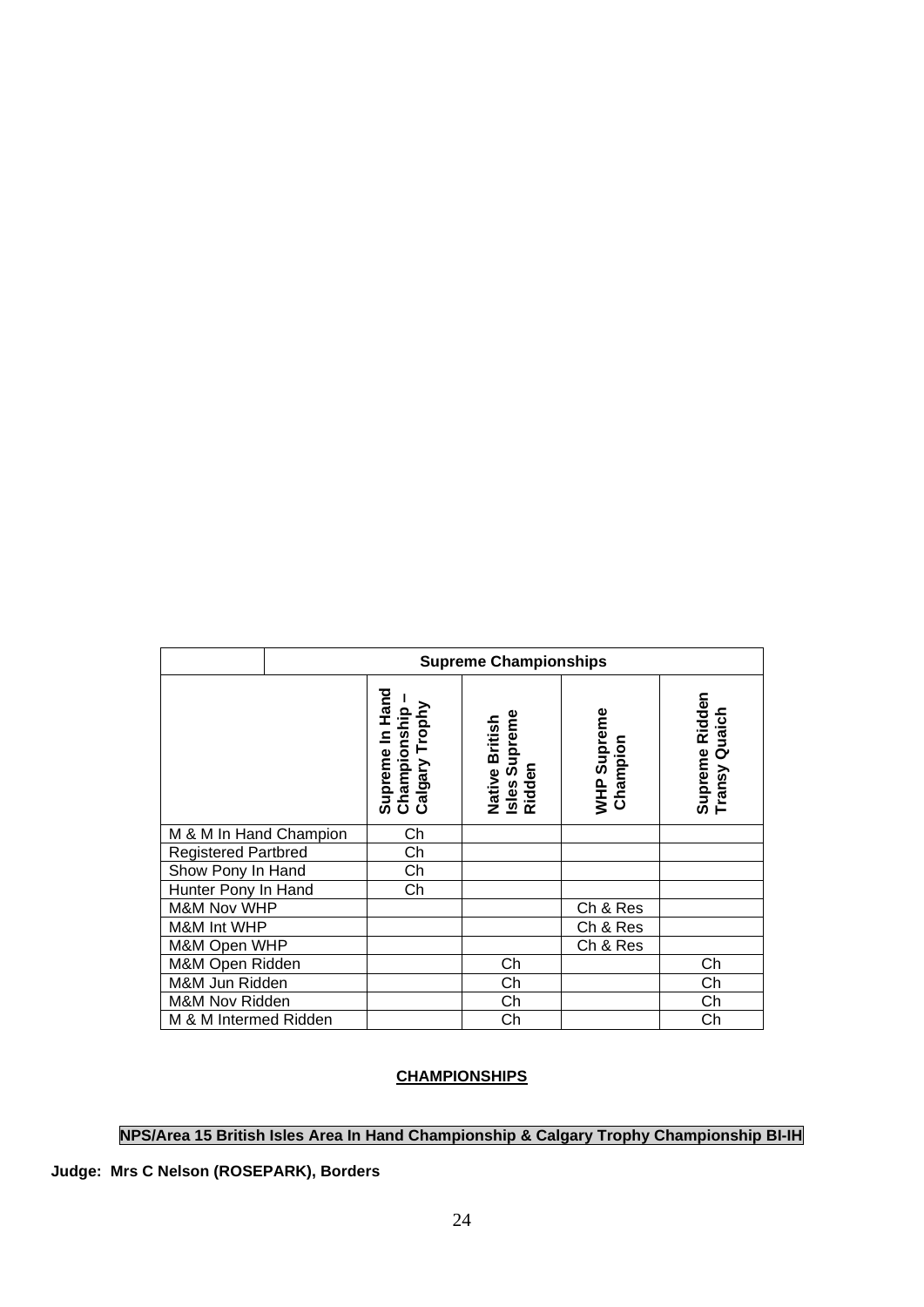The winning pony from each of the in hand classes held at the show is eligible to go forward to this championship. There are no specific registration criteria for ponies.

The owner need not be an NPS member for the pony/horse to enter this competition or to qualify for the final but will have to become a Qualifying member to enter the final.

**The Supreme Champion and Reserve Supreme Champion ponies at each NPS Area show qualify for the final at the NPS Summer Championship show. If the Supreme and/or Reserve Supreme have already qualified then the qualification may go to the third place, but no lower.**

**The highest placed Riding/Hunter Pony qualifies for The Price Family Supreme In Hand Semi Final at Blair Castle International Horse Trials on Friday 26th August 2022**

#### **NPS/Talent Forte Recruitment British Isles Area Supreme Ridden Championship (BI-R) Kindly sponsored by– Transy Quaich**

#### **Judge: Mrs C Nelson (ROSEPARK), Borders**

**The winning pony / horse from each of the ridden classes** (excluding Leading Rein and First Ridden classes) held at the show is eligible to go forward to this championship. There are no specific registration criteria for ponies.

The owner need not be an NPS member for the pony/horse to enter this competition or to qualify for the final but will have to become a Qualifying member to enter the final.

**The Supreme Champion and Reserve Supreme Champion ponies at each NPS Area show qualify for the final at the NPS Summer Championship show. If the Supreme and/or Reserve Supreme have already qualified then the qualification may go to the third place, but no lower.**

#### **NPS Scotland Summer Show 2022 Timetable**

| 9am<br><b>Ring 1</b> | Ring 2 9am           | Ring 3<br>9am                 | 9am<br>Ring 4               | Ring 5 9am                       |
|----------------------|----------------------|-------------------------------|-----------------------------|----------------------------------|
| M&M In Hand -        | M&M In Hand-         | Mini M&M Ridden               | M & M Ridden HOYS           | <b>M&amp;M Novice WHP</b>        |
| <b>Large Breeds</b>  | <b>Small Breeds</b>  | Judge - Mrs C Frith           | <b>Oualifier</b>            | Judges - Mrs J Jack              |
| <b>Judge: Mrs J</b>  | Judge – Miss F       | 51 M&M Lead Rein              | Judges - Mrs J Webb $(C)$ & | $(J)$ &                          |
| <b>Somerset</b>      | <b>Leadbitter</b>    | 52 M&M First Ridden           | Mrs G Cowell (R)            | Mrs K Scott (C)                  |
| 1 Connemara          | 7 Welsh A            | Mini Championship             | 101 Dartmoor, Exmoor,       | $60$ Ponies $\leq 122$ cms       |
| Mare/Gelding 4yrs+   | Mare/Gelding 4yrs+   |                               | Shetland                    | 61 Ponies 122-133cms             |
| 2 Connemara C/F/G    | 8 Welsh A C/F/G 1-   | <b>Novice Ridden</b>          | 102 New Forest, Fell,       | 62 Ponies 133-143cms             |
| $1-3yrs$             | 3yrs                 | Judge - Mrs C Frith           | Highland, Dales             | 63 Ponies 143-148cms             |
| Connemara            | Welsh A              | 36 Welsh C/D                  | HOYS Open Ridden            | Novice WHP                       |
| Championship         | Championship         | 37 Dartmoor/Exmoor/Shetland   | Champions                   | Championship                     |
| 3 Dales/Fell/NF      | Judge - Miss F       | 38 Welsh A/B                  |                             |                                  |
| Mare/Gelding $4yrs+$ | <b>Leadbitter</b>    | 39 New Forest/Connemara       |                             | <b>M&amp;M</b> Intermediate      |
| 4 Dales/Fell/NF 1-   | 9 Welsh B            | 40 Fell/Highland/Dales        |                             | <b>WHP</b>                       |
| 3yrs                 | Mare/Gelding 4yrs+   | Novice Ridden Championship    | <b>Intermediate Ridden</b>  | Judges - Mrs J Jack              |
| Dales/Fell/NF        | 10 Welsh B C/F/G 1-  |                               | Judge - Mrs J Somerset      | $(C)$ &                          |
| Championship         | 3yrs                 | <b>M&amp;M Junior Ridden</b>  | 41 Welsh A/B                | Mrs K Scott (J)                  |
| Judge - Miss L       | Welsh B              | Judge - Mrs C Frith           | 42 Dartmoor/Exmoor/Shetland | 64 Ponies 143-148cms             |
| <b>Cushnie</b>       | Championship         | 54 Dart/Ex/Shet/Welsh A/B     | 43 Welsh C/D                | 65 Ponies 133-143cms             |
| 5 Highland           | Judge - Mrs J        | 55                            | 44 Dales/Fell/Highland      | 66 Ponies 122-133cms             |
| Mare/Gelding 4yrs+   | <b>Barry</b>         | Dales/Fell/High/NF/Conn/Welsh | 45 New Forest/Connemara     | $67$ Ponies $<$ 122 $\text{cms}$ |
| 6 Highland C/F/G 1-  | 13 Shetland Mare or  | C not exc 138cms              | Intermediate Championship   | Intermediate WHP                 |
| 3yrs                 | Gelding 4yrs+        | 56                            |                             | Championship                     |
| Highland             | 14 Shetland C/F/G 1- | Dales/Fell/High/NF/Conn/Welsh | <b>LUNCH BREAK</b>          |                                  |
| Championship         | 3yrs                 | D 138cms-148cms               |                             | <b>LUNCH BREAK</b>               |
| Judge - Miss F       | <b>Shetland</b>      | Junior Ridden Championship    | <b>Open Ridden</b>          |                                  |
| <b>Leadbitter</b>    | Championship         |                               | Judge - Miss F Leadbitter   | 59 M&M First                     |
| 11 Welsh C/D         | Judge - Mrs J        | <b>Home Produced Ridden</b>   | 46 Welsh A/B                | <b>Ridden WHP</b>                |
| Mare/Gelding 4yrs+   | <b>Barry</b>         | (Unaffiliated)                | 47 Dartmoor/Exmoor/Shetland |                                  |

# **NPS Scotland Summer Show – 11th June 2022**